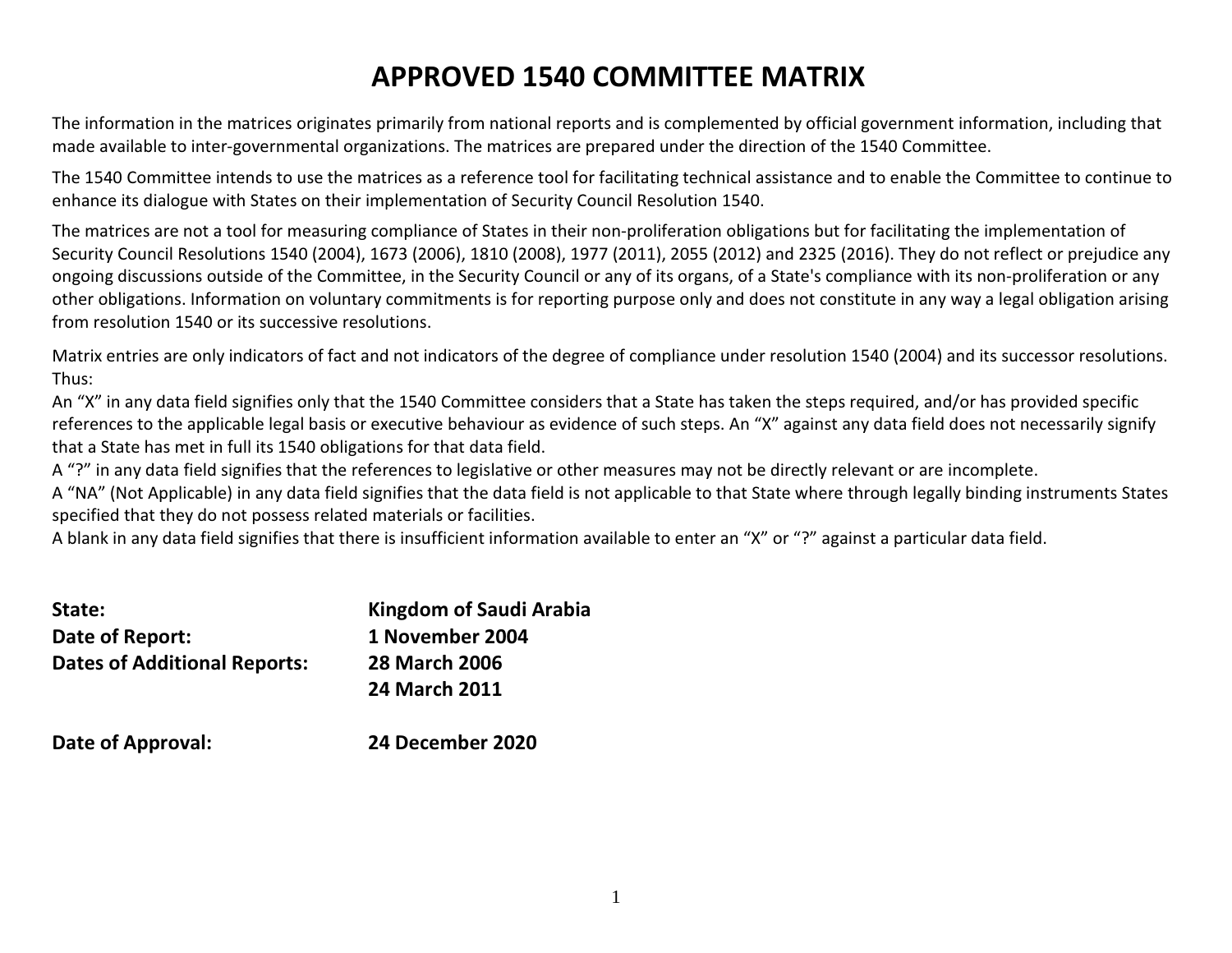#### I. OP 1 and related matters from OP 5, OP 8 (a), (b), (c) and OP10

|                | <b>Adherence to legally binding</b><br>instruments, membership of<br>organisations, participation<br>in arrangements and<br>statements made. | Relevant information (i.e. signing, deposit of instrument of accession, ratification, etc)<br><b>English version of</b> |  |  |  |  |  |  |  |
|----------------|----------------------------------------------------------------------------------------------------------------------------------------------|-------------------------------------------------------------------------------------------------------------------------|--|--|--|--|--|--|--|
| $\mathbf{1}$   | Nuclear Non-<br><b>Proliferation Treaty</b><br>(NPT)                                                                                         | Deposit 3 October 1988                                                                                                  |  |  |  |  |  |  |  |
| $\overline{2}$ | <b>Nuclear Weapons Free</b><br>Zone/ Protocol(s)                                                                                             |                                                                                                                         |  |  |  |  |  |  |  |
| 3              | International<br>Convention for the<br>Suppression of Acts of<br><b>Nuclear Terrorism</b>                                                    | Deposit 7 December 2007                                                                                                 |  |  |  |  |  |  |  |
| 4              | Convention on Physical<br><b>Protection of Nuclear</b><br>Material (CPPNM)                                                                   | Deposit 7 January 2009                                                                                                  |  |  |  |  |  |  |  |
| 5              | 2005 Amendment to the<br><b>CPPNM</b>                                                                                                        | Deposit 21 January 2011                                                                                                 |  |  |  |  |  |  |  |
| 6              | Comprehensive Nuclear-<br>Test-Ban Treaty (CTBT)<br>(not in force)                                                                           |                                                                                                                         |  |  |  |  |  |  |  |
| $\overline{7}$ | <b>Chemical Weapons</b><br>Convention (CWC)                                                                                                  | Deposit 9 August 1996                                                                                                   |  |  |  |  |  |  |  |
| 8              | <b>Biological Weapons</b><br>Convention (BWC)                                                                                                | Deposit 24 May 1972                                                                                                     |  |  |  |  |  |  |  |
| 9              | Geneva Protocol of 1925                                                                                                                      | Deposit 27 January 1971                                                                                                 |  |  |  |  |  |  |  |
| 10             | 1997 International<br>Convention for the<br><b>Suppression of Terrorist</b><br><b>Bombings</b>                                               | Deposit 31 October 2007                                                                                                 |  |  |  |  |  |  |  |
| 11             | 1999 International<br>Convention for the<br>Suppression of the<br><b>Financing of Terrorism</b>                                              | Deposit 23 August 2007                                                                                                  |  |  |  |  |  |  |  |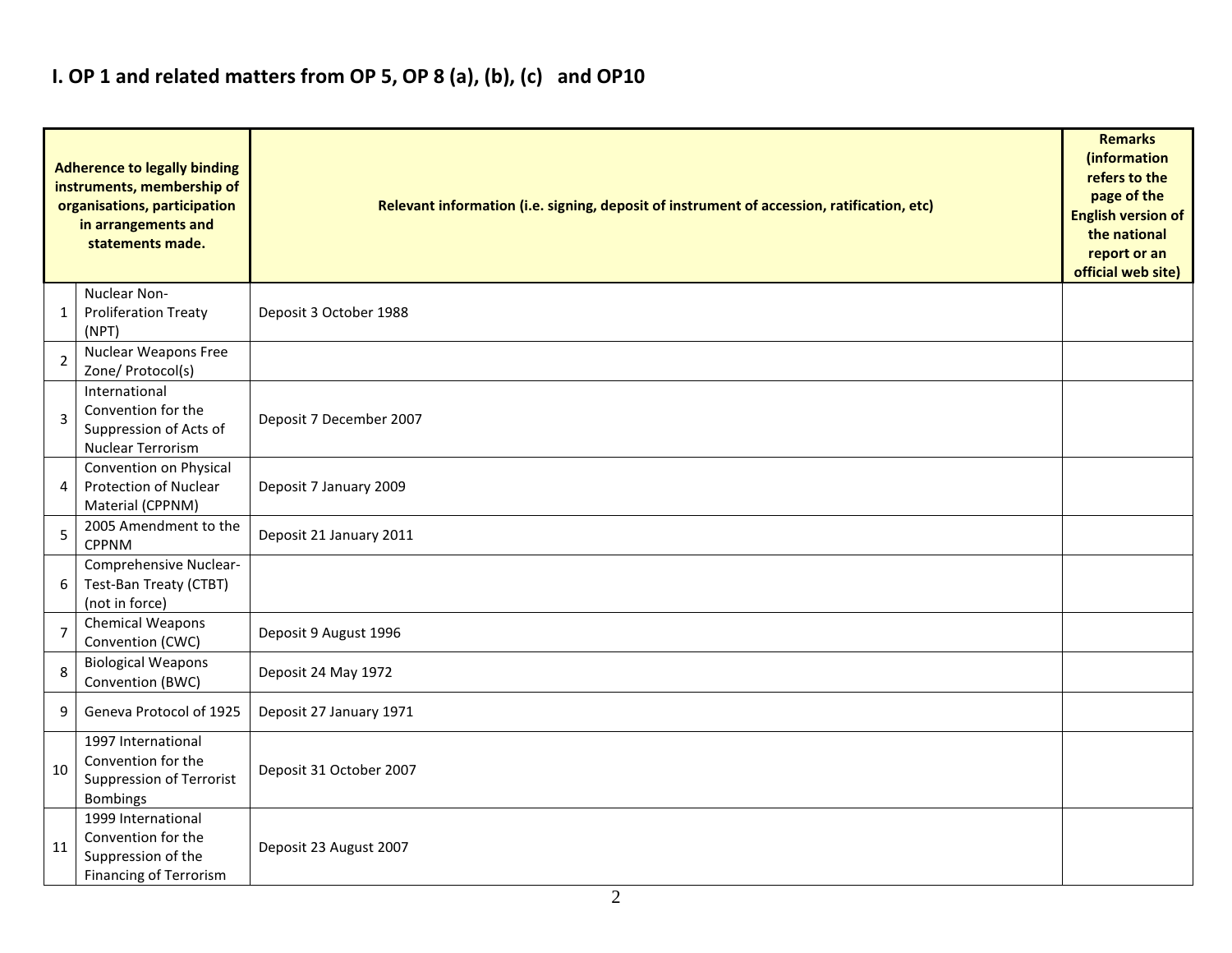|    | 2005 Protocol to the        |                                                                                                                       |  |  |  |  |
|----|-----------------------------|-----------------------------------------------------------------------------------------------------------------------|--|--|--|--|
|    | Convention for the          |                                                                                                                       |  |  |  |  |
| 12 | suppression of unlawful     | Deposit 31 July 2013                                                                                                  |  |  |  |  |
|    | acts against the safety of  |                                                                                                                       |  |  |  |  |
|    | maritime navigation         |                                                                                                                       |  |  |  |  |
|    | 2005 Protocol to the        |                                                                                                                       |  |  |  |  |
|    | Protocol for the            |                                                                                                                       |  |  |  |  |
| 13 | suppression of unlawful     | Deposit 31 July 2013                                                                                                  |  |  |  |  |
|    | acts against the safety of  |                                                                                                                       |  |  |  |  |
|    | fixed platforms located     |                                                                                                                       |  |  |  |  |
|    | on the continental shelf    |                                                                                                                       |  |  |  |  |
|    | 2010 Convention on the      |                                                                                                                       |  |  |  |  |
|    | Suppression of Unlawful     |                                                                                                                       |  |  |  |  |
| 14 | Acts Relating to            |                                                                                                                       |  |  |  |  |
|    | <b>International Civil</b>  |                                                                                                                       |  |  |  |  |
|    | Aviation                    |                                                                                                                       |  |  |  |  |
|    | Other relevant regional     | The Arab Convention for the Suppression of Terrorism                                                                  |  |  |  |  |
| 15 | legally binding             |                                                                                                                       |  |  |  |  |
|    | instruments                 |                                                                                                                       |  |  |  |  |
| 16 | <b>International Atomic</b> | <b>Since 1962</b>                                                                                                     |  |  |  |  |
|    | Energy Agency (IAEA)        |                                                                                                                       |  |  |  |  |
| 17 | Directly relevant           | Global Initiative to Counter Nuclear Terrorism (GICNT)<br>Proliferation Security Initiative (PSI)                     |  |  |  |  |
|    | Arrangements                |                                                                                                                       |  |  |  |  |
|    | Statement on non-           |                                                                                                                       |  |  |  |  |
|    | provision of WMD and        | State reports that it supports resolution 1540 (2004) and its implementation aimed at preventing the proliferation of |  |  |  |  |
| 18 | related materials to        | weapons of mass destruction and terrorist groups from obtaining such weapons.                                         |  |  |  |  |
|    | non-State actors            |                                                                                                                       |  |  |  |  |
|    |                             | Financial Action Task Force (FATF)                                                                                    |  |  |  |  |
|    |                             | <b>MENAFATF</b>                                                                                                       |  |  |  |  |
|    |                             | World Customs Organization (WCO) and Safe Framework of Standard to Facilitate Global Trade                            |  |  |  |  |
|    |                             | World Health Organization (WHO)                                                                                       |  |  |  |  |
|    | Membership in relevant      | <b>INTERPOL</b>                                                                                                       |  |  |  |  |
| 19 | international, regional     | Egmont Group through Saudi Arabia Financial Investigation Unit (SAFIU)                                                |  |  |  |  |
|    | or sub-regional             | World Organisation for Animal Health (OIE)                                                                            |  |  |  |  |
|    | organisations               | International Maritime Organization (IMO)                                                                             |  |  |  |  |
|    |                             | <b>Gulf Cooperation Council (GCC)</b>                                                                                 |  |  |  |  |
|    |                             | League of Arab States                                                                                                 |  |  |  |  |
|    |                             |                                                                                                                       |  |  |  |  |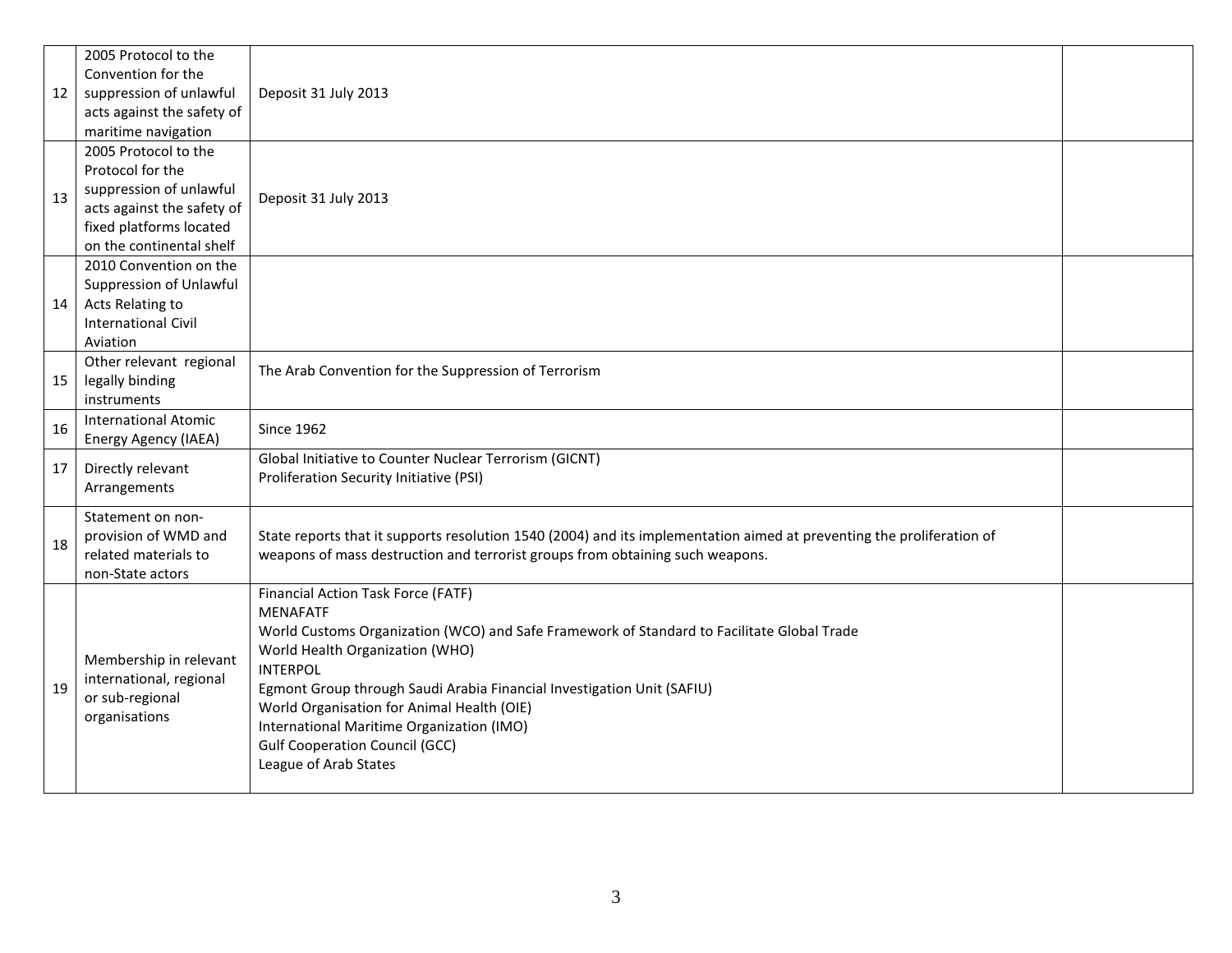# II. OP 2 - Nuclear Weapons (NW), Chemical Weapons (CW) and Biological Weapons (BW)

|                | <b>National legislation which</b><br>prohibits persons or entities | <b>National legal framework</b> |                        |                |                                                                                                                                                                                                                                                                                                                                                                                                                                                                                                                                                                                                                                       |                |                        |                           |                                                                                                                                                                                                                                                                                                                                                                                                                                                                                                                                                                                                                             |                |
|----------------|--------------------------------------------------------------------|---------------------------------|------------------------|----------------|---------------------------------------------------------------------------------------------------------------------------------------------------------------------------------------------------------------------------------------------------------------------------------------------------------------------------------------------------------------------------------------------------------------------------------------------------------------------------------------------------------------------------------------------------------------------------------------------------------------------------------------|----------------|------------------------|---------------------------|-----------------------------------------------------------------------------------------------------------------------------------------------------------------------------------------------------------------------------------------------------------------------------------------------------------------------------------------------------------------------------------------------------------------------------------------------------------------------------------------------------------------------------------------------------------------------------------------------------------------------------|----------------|
|                | to engage in one of the<br>following activities and its            | N                               | $X$ /?<br>$\mathbf{C}$ | $\overline{B}$ | Source document of national implementation                                                                                                                                                                                                                                                                                                                                                                                                                                                                                                                                                                                            | N              | $X$ /?<br>$\mathbf{C}$ | $\mathbf{B}$              | <b>Source document</b>                                                                                                                                                                                                                                                                                                                                                                                                                                                                                                                                                                                                      | <b>Remarks</b> |
|                | enforcement                                                        | W                               | W                      | $\overline{w}$ | law                                                                                                                                                                                                                                                                                                                                                                                                                                                                                                                                                                                                                                   |                |                        | WWW                       |                                                                                                                                                                                                                                                                                                                                                                                                                                                                                                                                                                                                                             |                |
| $\mathbf{1}$   | manufacture                                                        | X                               | X                      | $\mathsf{X}$   | NW/CW/BW:<br>Arms and Ammunition Regulations 2007,<br>Articles 1 and 4<br>Royal Decree No. M/21 approving the Law of<br><b>Combating Terrorist Crimes and its Financing</b><br>2017, Article 39 (terrorist purposes)<br>NW:<br>Council of Ministers Resolution No. 333 dated<br>13 March 2018, approving the National Policy<br>for the Atomic Energy Program of the Kingdom<br>of Saudi Arabia<br>Royal Decree No. M/82 dated 11 April 2018<br>approving the Law of Nuclear and Radiological<br>Control, Article 5 (licensing)<br>CW:<br>Implementation Act of the CWC (Council of<br>Ministers Resolution No. 261), 2005, Article 2 | $\mathsf{X}^-$ | X                      | X                         | NW/CW/BW:<br>Arms and Ammunition Regulations 2007,<br>Articles 1 (radiation, gas and toxins), 36-37, 41-<br>42, 47, and 49-51<br>Law of Combating Terrorist Crimes and its<br>Financing 2017, Article 39<br>NW:<br>Council of Ministers Resolution No. 333 dated<br>13 March 2018, approving the National Policy<br>for the Atomic Energy Program of the Kingdom<br>of Saudi Arabia<br>Royal Decree No. M/82 dated 11 April 2018<br>approving the Law of Nuclear and Radiological<br>Control, Articles 22, 23 and 24<br>CW:<br>Implementation Act of the CWC (Council of<br>Ministers Resolution No. 261), 2005, Article 17 |                |
| $\overline{2}$ | acquire                                                            | X.                              | X                      | $\mathsf{X}$   | NW/CW/BW:<br>Arms and Ammunition Regulations 2007,<br>Articles 1 and 4<br>Law of Combating Terrorist Crimes and its<br>Financing 2017, Article 39<br>NW:<br>Council of Ministers Resolution No. 333 dated<br>13 March 2018, approving the National Policy<br>for the Atomic Energy Program of the Kingdom<br>of Saudi Arabia<br>Council of Ministers Resolution No. 334 dated<br>13 March 2018, approving the Statute of the                                                                                                                                                                                                          | X              | X                      | $\boldsymbol{\mathsf{X}}$ | NW/CW/BW:<br>Arms and Ammunition Regulations, Articles 1<br>(radiation), 34-37, 41<br>Law of Combating Terrorist Crimes and its<br>Financing 2017, Article 39<br>NW:<br>Royal Decree No. M/82 dated 11 April 2018<br>approving the Law of Nuclear and Radiological<br>Control, Articles 22, 23 and 24<br>Council of Ministers Resolution No. 333, dated<br>13 March 2018 approving the National Policy<br>for the Atomic Energy Program of the Kingdom                                                                                                                                                                      |                |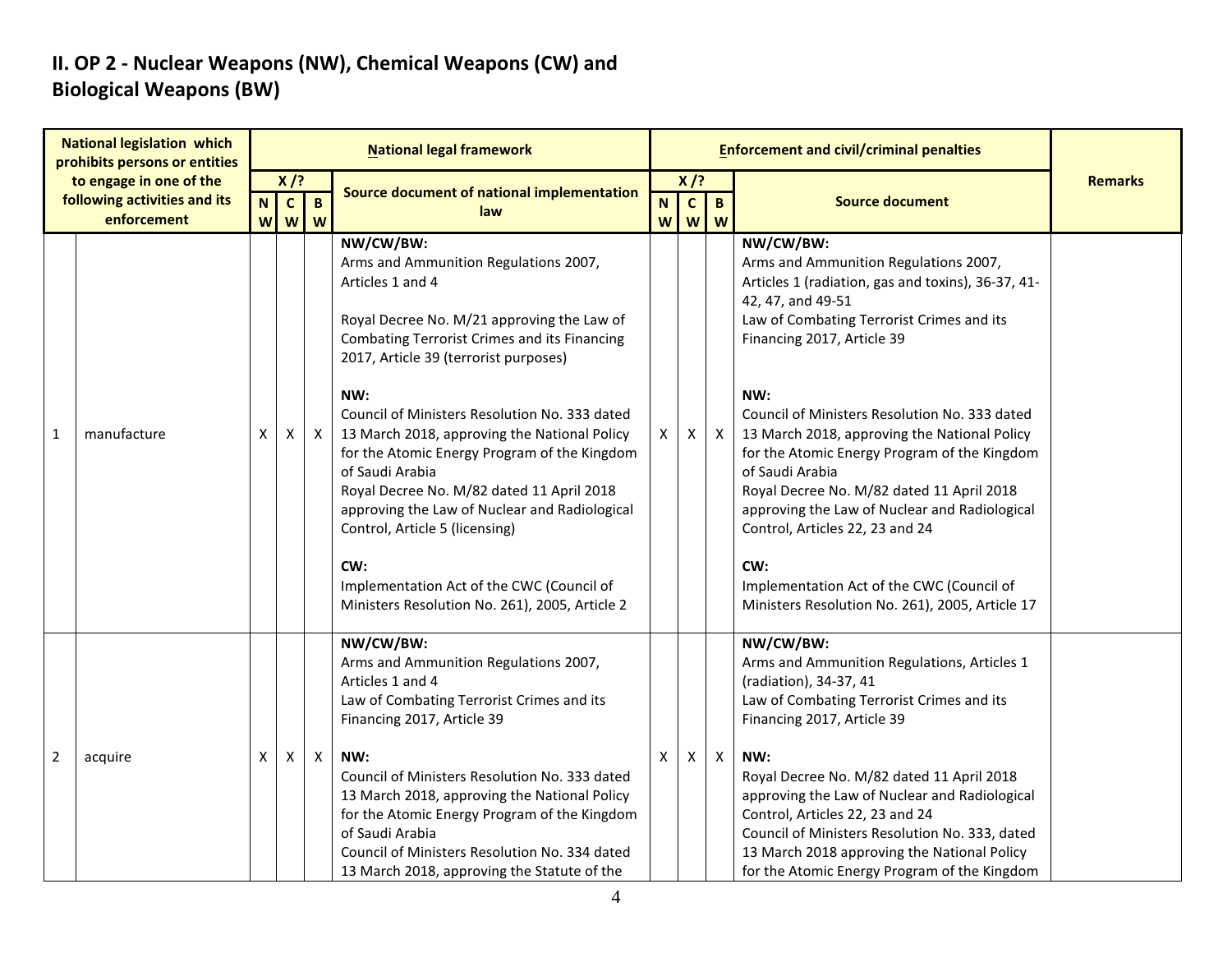|          |         |   |                |              | Nuclear and Radiological Regulatory<br>Commission<br>Royal Decree M/82 dated 11 April 2018<br>approving the Law of Nuclear and Radiological<br>Control, Article 5 (licensing)                                                                                                                                                                                                                                                                                                                                      |   |   |              | of Saudi Arabia<br>Royal Decree No. M/21 dated 1 November<br>2017 approving the Law of Combating Terrorist<br>Crimes and its financing                                                                                                                                                                                       |  |
|----------|---------|---|----------------|--------------|--------------------------------------------------------------------------------------------------------------------------------------------------------------------------------------------------------------------------------------------------------------------------------------------------------------------------------------------------------------------------------------------------------------------------------------------------------------------------------------------------------------------|---|---|--------------|------------------------------------------------------------------------------------------------------------------------------------------------------------------------------------------------------------------------------------------------------------------------------------------------------------------------------|--|
|          |         |   |                |              | CW:<br>Implementation Act of the CWC (Council of<br>Ministers Resolution No. 261), Article 2                                                                                                                                                                                                                                                                                                                                                                                                                       |   |   |              | CW:<br>Implementation Act of the CWC, Article 17                                                                                                                                                                                                                                                                             |  |
| 3        | possess | X | X              | $\mathsf{X}$ | NW/CW/BW:<br>Arms and Ammunition Regulations 2007,<br>Articles 1 and 4<br>Law of Combating Terrorist Crimes and its<br>Financing 2017, Article 39<br>NW:<br>Royal Decree M/82 dated 11 April 2018<br>approving the Law of Nuclear and Radiological<br>Control, Article 5 (licensing)<br>Council of Ministers Resolution No. 334 dated<br>13 March 2018 (details the tasks and<br>responsibilities of the Nuclear and Radiological<br><b>Regulatory Commission</b> )<br>CW:                                         | X | X | $\mathsf{X}$ | NW/CW/BW:<br>Arms and Ammunition Regulations 2007,<br>Articles 34-37, 41<br>Law of Combating Terrorist Crimes and its<br>Financing 2017, Articles 36 and 39<br>NW:<br>Law of Nuclear and Radiological Control issued<br>pursuant to Royal Decree No. M/82 dated 11<br>April 2018, Articles 22, 23 and 24 (punishment)<br>CW: |  |
|          |         |   |                |              | Implementation Act of the CWC (Council of<br>Ministers Resolution No. 261), Article 2 (retain)                                                                                                                                                                                                                                                                                                                                                                                                                     |   |   |              | Implementation Act of the CWC (Council of<br>Ministers Resolution No. 261), Article 17                                                                                                                                                                                                                                       |  |
| $\Delta$ | develop | X | $\mathsf{X}^-$ | $\mathsf{X}$ | NW/CW/BW:<br>Law of Combating Terrorist Crimes and its<br>Financing 2017, Article 39<br>NW:<br>Council of Ministers Resolution No. 333 dated<br>13 March 2018, approving the National Policy<br>for the Atomic Energy Program of the Kingdom<br>of Saudi Arabia<br>Council of Ministers Resolution No. 334 dated<br>13 March 2018, approving the Statute of the<br>Nuclear and Radiological Regulatory<br>Commission<br>Royal Decree No. M/82 dated 11 April 2018<br>approving the Law of Nuclear and Radiological |   |   |              | NW/CW/BW:<br>Law of Combating Terrorist Crimes and its<br>Financing 2017, Article 39<br>NW:<br>Royal Decree No. M/82 dated 11 April 2018<br>approving the Law of Nuclear and Radiological<br>$X \mid X \mid X$ Control, Articles 22, 23 and 24 (punishment)                                                                  |  |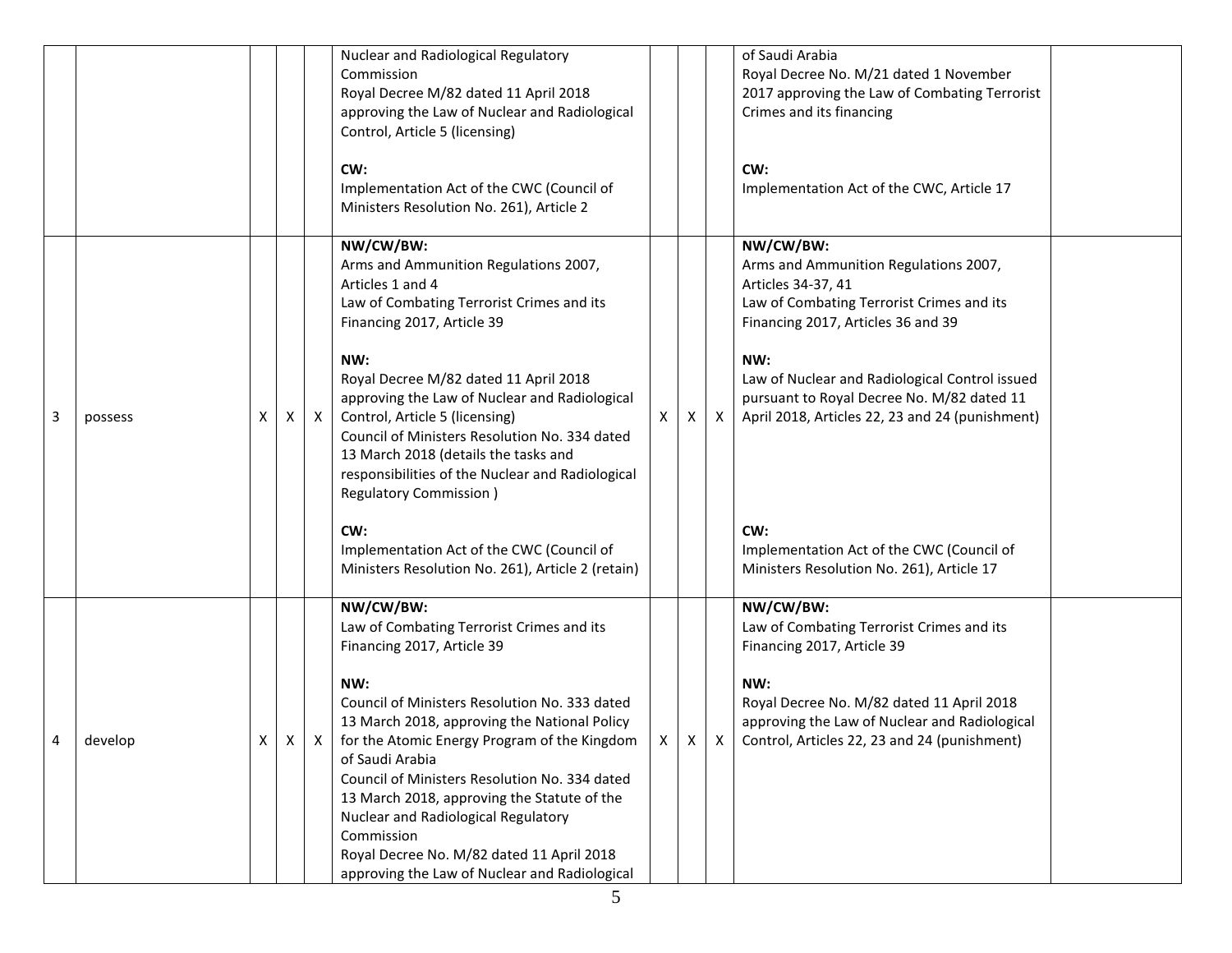|   |           |   |   |              | Control                                                                                                                                                                                                                                                                                                                                                                                                                                                                                                                                                                                              |    |   |   |                                                                                                                                                                                                                                                                                                                                   |  |
|---|-----------|---|---|--------------|------------------------------------------------------------------------------------------------------------------------------------------------------------------------------------------------------------------------------------------------------------------------------------------------------------------------------------------------------------------------------------------------------------------------------------------------------------------------------------------------------------------------------------------------------------------------------------------------------|----|---|---|-----------------------------------------------------------------------------------------------------------------------------------------------------------------------------------------------------------------------------------------------------------------------------------------------------------------------------------|--|
|   |           |   |   |              | CW:<br>Implementation Act of the CWC (Council of<br>Ministers Resolution No. 261), Article 2                                                                                                                                                                                                                                                                                                                                                                                                                                                                                                         |    |   |   | CW:<br>Implementation Act of the CWC (Council of<br>Ministers Resolution No. 261), Article 17                                                                                                                                                                                                                                     |  |
|   |           |   |   |              | NW/CW/BW:<br>Law of Combating Terrorist Crimes and its<br>Financing 2017, Article 39                                                                                                                                                                                                                                                                                                                                                                                                                                                                                                                 |    |   |   | NW/CW/BW:<br>Law of Combating Terrorist Crimes and its<br>Financing 2017, Article 39                                                                                                                                                                                                                                              |  |
| 5 | transport | x |   | $X \mid X$   | NW:<br>Council of Ministers Resolution No. 333 dated<br>13 March 2018, approving the National Policy<br>for the Atomic Energy Program of the Kingdom<br>of Saudi Arabia<br>Council of Ministers Resolution No. 334 dated<br>13 March 2018, approving the Statute of the<br>Nuclear and Radiological Regulatory<br>Commission<br>Royal Decree No. M/82 dated 11 April 2018<br>approving the Law of Nuclear and Radiological<br>Control, Article 5 (licensing)                                                                                                                                         | X  | X | X | NW:<br>Royal Decree No. M/82 dated 11 April 2018<br>approving the Law of Nuclear and Radiological<br>Control, Articles 22, 23 and 24 (punishment)                                                                                                                                                                                 |  |
|   |           |   |   |              | CW:<br>Implementation Act of the CWC (Council of<br>Ministers Resolution No. 261), Article 2                                                                                                                                                                                                                                                                                                                                                                                                                                                                                                         |    |   |   | NW/CW:<br>Arms and Ammunition Regulations 2007,<br>Articles 1, 41                                                                                                                                                                                                                                                                 |  |
| 6 | transfer  | X | X | $\mathsf{X}$ | NW/CW/BW:<br>Arms and Ammunition Regulations 2007,<br>Articles 1 and 4<br>Law of Combating Terrorist Crimes and its<br>Financing 2017, Articles 37 (to provide) and 39<br>NW:<br>Council of Ministers Resolution No. 333, dated<br>13 March 2018 approving the National Policy<br>for the Atomic Energy Program of the Kingdom<br>of Saudi Arabia<br>Council of Ministers Resolution No. 334, dated<br>13 March 2018 approving the Statute of the<br>Nuclear and Radiological Regulatory<br>Commission<br>Royal Decree No. M/82 dated 11 April 2018<br>approving the Law of Nuclear and Radiological | X. | X | X | NW/CW/BW:<br>Arms and Ammunition Regulations 2007,<br>Articles 36-37, 41-42, 47 and 49-51<br>Law of Combating Terrorist Crimes and its<br>Financing 2017, Articles 37 and 39<br>NW:<br>Royal Decree No. M/82 dated 11 April 2018<br>approving the Law of Nuclear and Radiological<br>Control, Articles 22, 23 and 24 (Punishment) |  |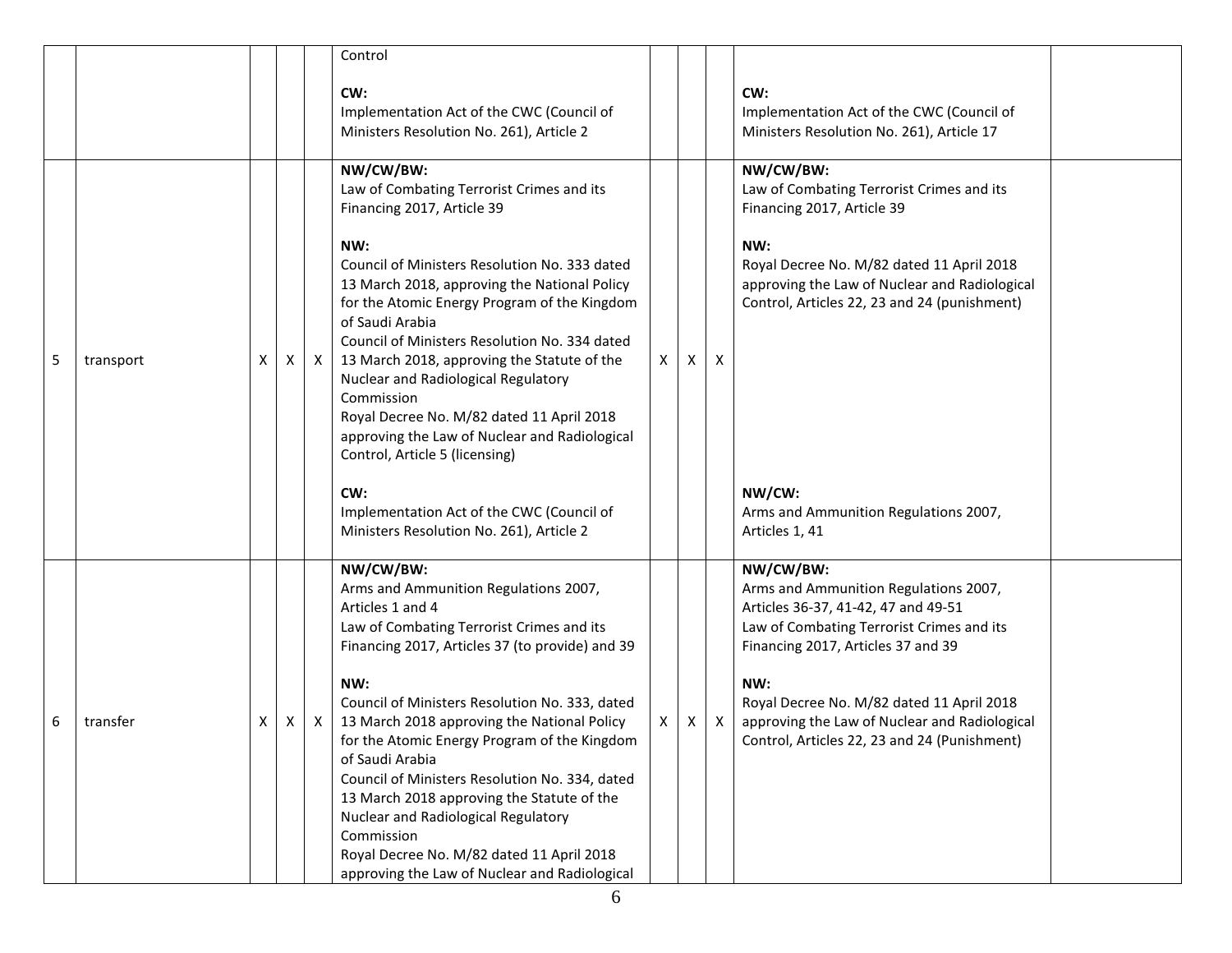|   |                                                                    |              |              |              | Control, Article 5 (licensing)                                                                                                                                                                                                                                                                                                                                                                                                                                                                                                                                                                                                                                  |   |              |                           |                                                                                                                                                                                                                                                                                                                                                                                                           |  |
|---|--------------------------------------------------------------------|--------------|--------------|--------------|-----------------------------------------------------------------------------------------------------------------------------------------------------------------------------------------------------------------------------------------------------------------------------------------------------------------------------------------------------------------------------------------------------------------------------------------------------------------------------------------------------------------------------------------------------------------------------------------------------------------------------------------------------------------|---|--------------|---------------------------|-----------------------------------------------------------------------------------------------------------------------------------------------------------------------------------------------------------------------------------------------------------------------------------------------------------------------------------------------------------------------------------------------------------|--|
|   |                                                                    |              |              |              | CW:<br>Implementation Act of the CWC (Council of<br>Ministers Resolution No. 261), Article 2                                                                                                                                                                                                                                                                                                                                                                                                                                                                                                                                                                    |   |              |                           | CW:<br>Implementation Act of the CWC (Council of<br>Ministers Resolution No. 261), Article 17                                                                                                                                                                                                                                                                                                             |  |
| 7 | use                                                                | X.           | X            | $\mathsf{X}$ | NW/CW/BW:<br>Arms and Ammunition Regulations 2007,<br>Articles 1 and 4<br>Law of Combating Terrorist Crimes and its<br>Financing 2017, Article 3<br>NW:<br>Council of Ministers Resolution No. 333 dated<br>13 March 2018, approving the National Policy<br>for the Atomic Energy Program of the Kingdom<br>of Saudi Arabia<br>Council of Ministers Resolution No. 334, dated<br>13 March 2018 approving the Statute of the<br>Nuclear and Radiological Regulatory<br>Commission<br>Royal Decree M/82 dated 11 April 2018<br>approving the Law of Nuclear and Radiological<br>Control, Article 5 (licensing)<br>CW:<br>Implementation Act of the CWC, Article 2 | X | $\mathsf{X}$ | X                         | NW/CW/BW:<br>Arms and Ammunition Regulations 2007,<br>Article 34<br>Law of Combating Terrorist Crimes and its<br>Financing 2017, Articles 36 and 39<br>NW:<br>Royal Decree No. M/82 dated 11 April 2018<br>approving the Law of Nuclear and Radiological<br>Control, Articles 22, 23 and 24 (Punishment)<br>CW:<br>Implementation Act of the CWC (Council of<br>Ministers Resolution No. 261), Article 17 |  |
| 8 | attempt to engage in<br>abovementioned<br>activities               | $\mathsf{X}$ | X            | X            | NW/CW/BW<br>Law of Combating Terrorist Crimes and its<br>Financing 2017, Article 51                                                                                                                                                                                                                                                                                                                                                                                                                                                                                                                                                                             | X | X.           | $\boldsymbol{\mathsf{X}}$ | NW/CW/BW:<br>Law of Combating Terrorist Crimes and its<br>Financing 2017, Article 51                                                                                                                                                                                                                                                                                                                      |  |
| 9 | participate as an<br>accomplice in<br>abovementioned<br>activities | $\mathsf{X}$ | $\mathsf{X}$ | X            | NW/CW/BW:<br>Arms and Ammunition Regulations 2007,<br>Articles 1, 4, and 48<br>Law of Combating Terrorist Crimes and its<br>Financing 2017, Article 51<br>CW:<br>Implementation Act of the CWC (Council of<br>Ministers Resolution No. 261), Article 23                                                                                                                                                                                                                                                                                                                                                                                                         | X | $\mathsf{X}$ | $\mathsf{X}$              | NW/CW/BW:<br>Arms and Ammunition Regulations 2007<br>Law of Combating Terrorist Crimes and its<br>Financing 2017, Article 51<br>CW:<br>Implementation Act of the CWC (Council of<br>Ministers Resolution No. 261), Article 23                                                                                                                                                                             |  |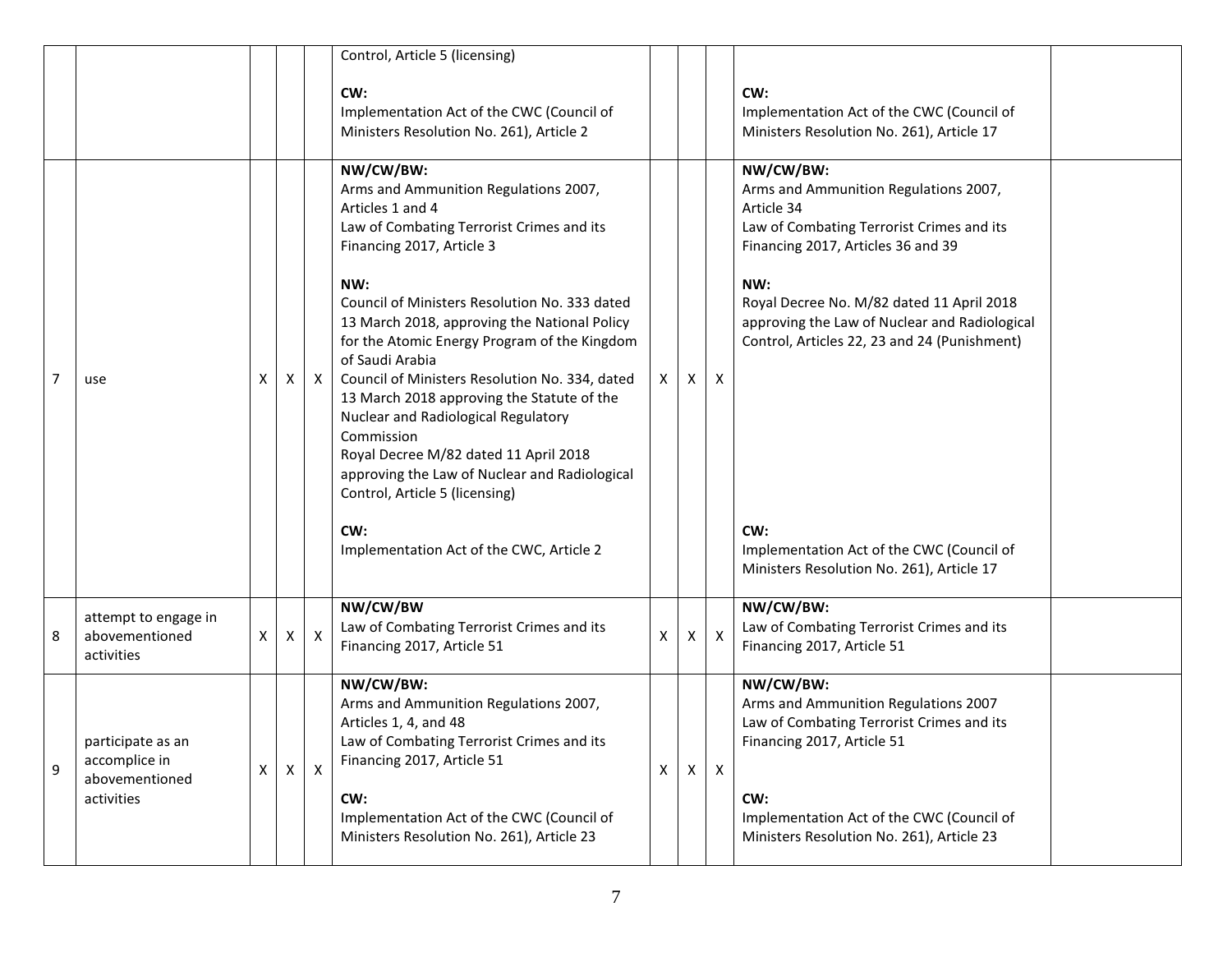| 10 | assist in<br>abovementioned<br>activities                                 | X       | X | X              | NW/CW/BW:<br>Arms and Ammunition Regulations 2007,<br>Articles 1, 4, and 48<br>Law of Combating Terrorist Crimes and its<br>Financing 2017<br>CW:<br>Implementation Act of the CWC (Council of<br>Ministers Resolution No. 261), Article 23                                                                                                                                                                                            | X | X | $\mathsf{X}$ | NW/CW/BW:<br>Arms and Ammunition Regulations 2007<br>Law of Combating Terrorist Crimes and its<br>Financing 2017<br>CW:<br>Implementation Act of the CWC (Council of<br>Ministers Resolution No. 261), Article 23                                           |
|----|---------------------------------------------------------------------------|---------|---|----------------|----------------------------------------------------------------------------------------------------------------------------------------------------------------------------------------------------------------------------------------------------------------------------------------------------------------------------------------------------------------------------------------------------------------------------------------|---|---|--------------|-------------------------------------------------------------------------------------------------------------------------------------------------------------------------------------------------------------------------------------------------------------|
| 11 | finance<br>abovementioned<br>activities                                   | X       | X | $\mathsf{X}$   | NW/CW/BW:<br>Law of Combating Terrorist Crimes and its<br>Financing 2017, Article 47<br>Royal decree No. 7753 dated 29-10-1427H to<br>establish the Permanent Committee for<br>implementing Security Council Resolutions<br>issued under Chapter VII<br>Royal decree No. 10130 dated 1-3-1439H<br>approving the mechanism for implementing<br>Security Council resolution related to<br>combating proliferation and its financing 2017 | X | X | $\mathsf{X}$ | NW/CW/BW:<br>Law of Combating Terrorist Crimes and its<br>Financing 2017<br>Royal decree No. 10130 dated 1-3-1439H<br>approving the mechanism for implementing<br>Security Council resolutions related to<br>combating proliferation and its financing 2017 |
| 12 | abovementioned<br>activities related to<br>means of delivery <sup>1</sup> | $\cdot$ | X | $\overline{?}$ | NW/CW/BW:<br>Implementing Regulations of the Law of<br><b>Combating Terrorist Crimes and its Financing</b><br>2017<br>CW:<br>Implementation Act of the CWC (Council of<br>Ministers Resolution No. 261), Articles 1 and 2                                                                                                                                                                                                              | 7 | X | $\cdot$      | NW/CW/BW:<br>Implementing Regulations of the Law of<br><b>Combating Terrorist Crimes and its Financing</b><br>2017<br>CW:<br>Implementation Act of the CWC (Council of<br>Ministers Resolution No. 261), Article 17                                         |

1. Means of delivery: missiles, rockets and other unmanned systems capable of delivering nuclear, chemical, or biological weapons that are specially designed for such use.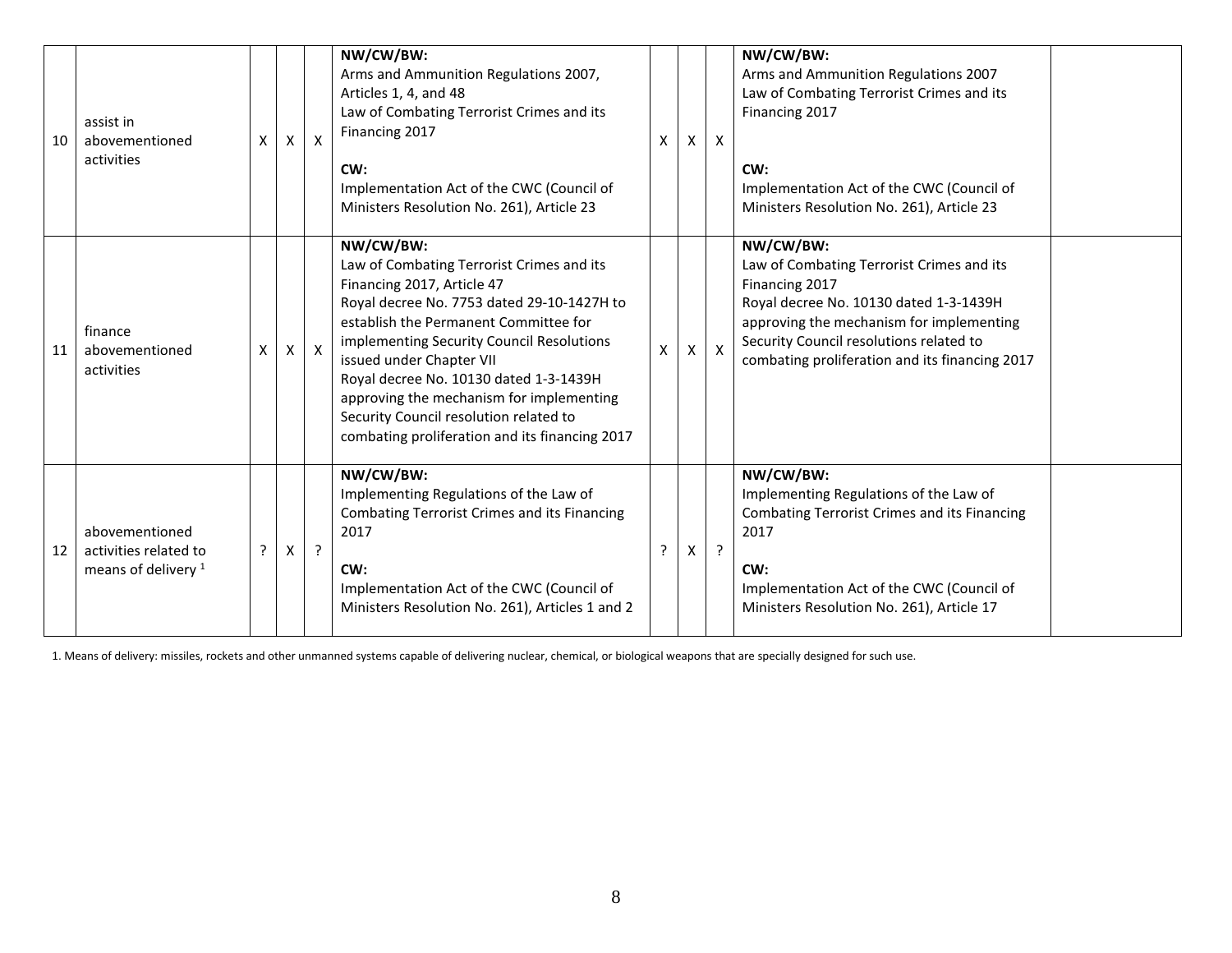# III. OP 3 (a) and (b) - Account for/Secure/Physically protect NW, CW<br>and BW, including Related Materials <sup>2</sup>

|   | <b>Measures to establish</b><br>domestic controls to prevent                                                  |                       |              |                   | National legal and/or regulatory framework                                                                                                                                                                                                                                                                                                                                                                                                                                                                                                                                                                                                                                                                                                                                                                                                                                                                                                                                                                                                                                                                                                                                                                 |   |                           |                       | <b>Enforcement and civil/criminal penalties</b>                                                                                                                                                                                                                                                                                                                                                                              |                |
|---|---------------------------------------------------------------------------------------------------------------|-----------------------|--------------|-------------------|------------------------------------------------------------------------------------------------------------------------------------------------------------------------------------------------------------------------------------------------------------------------------------------------------------------------------------------------------------------------------------------------------------------------------------------------------------------------------------------------------------------------------------------------------------------------------------------------------------------------------------------------------------------------------------------------------------------------------------------------------------------------------------------------------------------------------------------------------------------------------------------------------------------------------------------------------------------------------------------------------------------------------------------------------------------------------------------------------------------------------------------------------------------------------------------------------------|---|---------------------------|-----------------------|------------------------------------------------------------------------------------------------------------------------------------------------------------------------------------------------------------------------------------------------------------------------------------------------------------------------------------------------------------------------------------------------------------------------------|----------------|
|   | the proliferation of NW, CW,<br><b>BW, and their means of</b><br>delivery; controls over<br>related materials | N C<br>W <sub>l</sub> | $X$ /?<br>W  | $\mathbf{B}$<br>W | <b>Source document</b>                                                                                                                                                                                                                                                                                                                                                                                                                                                                                                                                                                                                                                                                                                                                                                                                                                                                                                                                                                                                                                                                                                                                                                                     | N | $X$ /?<br>$\mathbf{C}$    | $\mathbf{B}$<br>w w w | <b>Source document</b>                                                                                                                                                                                                                                                                                                                                                                                                       | <b>Remarks</b> |
| 1 | Measures to account for<br>production                                                                         | X                     | $\mathsf{X}$ |                   | NW:<br>Agreement between the Kingdom of Saudi<br>Arabia and the International Atomic Energy<br>Agency for the Application of Safeguards in<br>Connection with the Treaty on the Non-<br>Proliferation of Nuclear Weapons<br>(INFCIRC/746) signed 16 June 2005 came in<br>force 13 January 2009<br>Royal Decree No. M/82, dated 11 April 2018<br>approving the Law of Nuclear and Radiological<br>Control, Article 5<br>Council of Ministers Resolution No. 334, dated<br>13 March 2018 on the approval of the Statute<br>of the Nuclear and Radiological Regulatory<br>Commission<br>Council of Ministers resolution (225) dated 9<br>January 2019 stating that the Nuclear and<br>Radiological Regulatory Commission, in its first<br>stage of establishment and as a transitional<br>state, while maintaining the IAEA safety<br>standards as the minimum level requirement,<br>is authorized to use the international<br>standards, regulation, guides and procedures<br>as needed for its scope of activities until the<br>NRRC established its capacity and issues its<br>own regulations and guides.<br>CW:<br>Implementation Act of the CWC (Council of<br>Ministers Resolution No. 261), Article 9 | X | $\boldsymbol{\mathsf{X}}$ |                       | NW:<br>Royal Decree No. M/82, dated 11 April 2018<br>approving the Law of Nuclear and Radiological<br>Control, Articles 22, 23 and 24 (punishment)<br>Council of Ministers Resolution No. 334, dated<br>13 March 2018 on the approval of the Statute of<br>the Nuclear and Radiological Regulatory<br>Commission, Article 3<br>CW:<br>Implementation Act of the CWC (Council of<br>Ministers Resolution No. 261), Article 21 |                |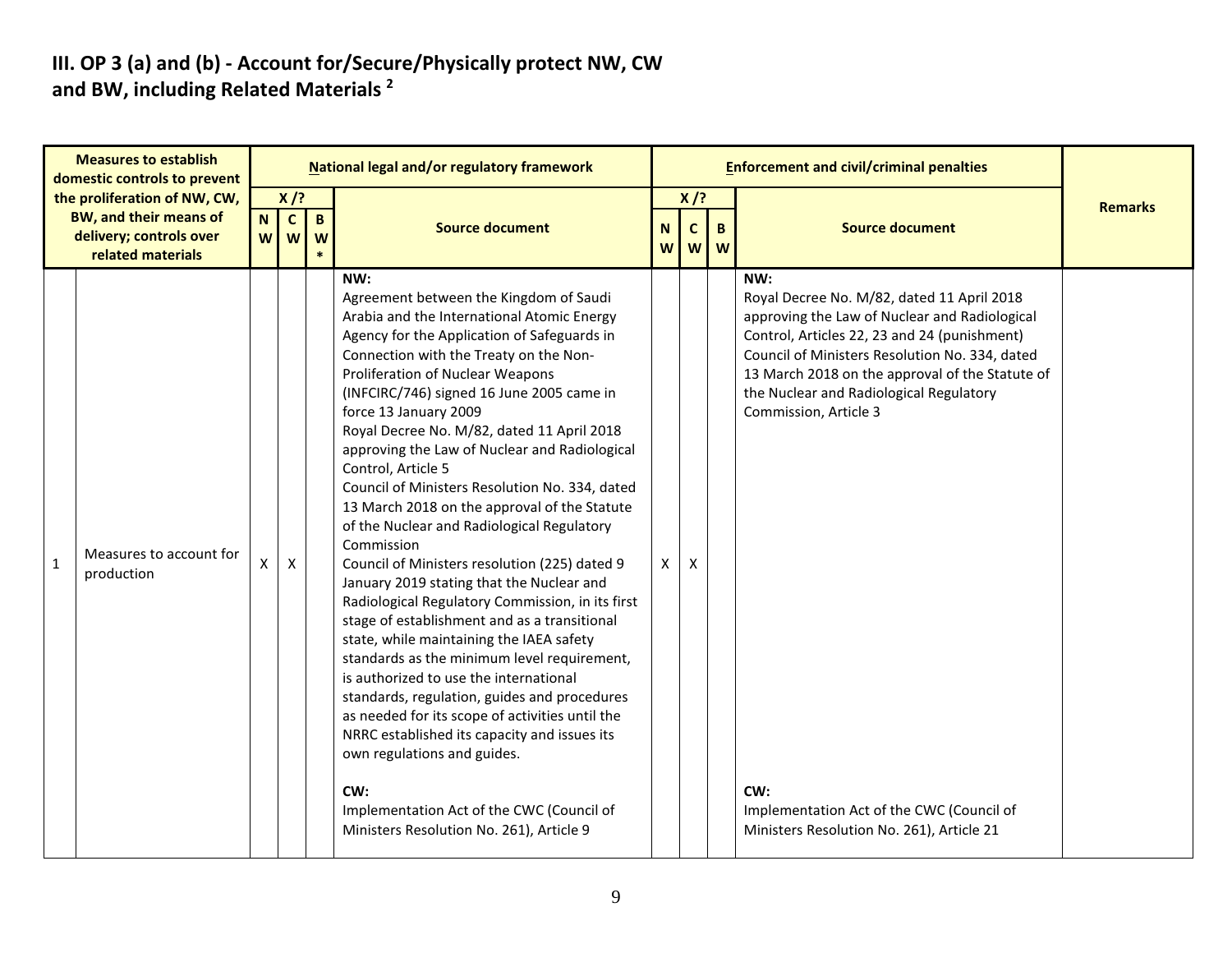| $\overline{2}$ | Measures to account for<br>use     | X | $\mathsf{X}$ | NW:<br>Royal Decree No. M/82, dated 11 April 2018<br>approving the Law of Nuclear and Radiological<br>Control, Article 5<br>Council of Ministers Resolution No. 334, dated<br>13 March 2018 on the approval of the Statute<br>of the Nuclear and Radiological Regulatory<br>Commission<br>Council of Ministers resolution (225) dated 9<br>January 2019 stating that the Nuclear and<br>Radiological Regulatory Commission, in its first<br>stage of establishment and as a transitional<br>state, while maintaining the IAEA safety<br>standards as the minimum level requirement,<br>is authorized to use the international<br>standards, regulation, guides and procedures<br>as needed for its scope of activities until the<br>NRRC established its capacity and issues its<br>own regulations and guides.<br>INFCIRC/746 and SQP<br>CW:<br>Implementation Act of the CWC (Council of<br>Ministers Resolution No. 261), Article 9 | Χ |   | NW:<br>Royal Decree No. M/82, dated 11 April 2018<br>approving the Law of Nuclear and Radiological<br>Control, Articles 22, 23 and 24 (punishment)<br>Council of Ministers Resolution No. 334, dated<br>13 March 2018 on the approval of the Statute of<br>the Nuclear and Radiological Regulatory<br>Commission, Article 3<br>CW:<br>Implementation Act of the CWC (Council of<br>Ministers Resolution No. 261), Article 21 |  |
|----------------|------------------------------------|---|--------------|----------------------------------------------------------------------------------------------------------------------------------------------------------------------------------------------------------------------------------------------------------------------------------------------------------------------------------------------------------------------------------------------------------------------------------------------------------------------------------------------------------------------------------------------------------------------------------------------------------------------------------------------------------------------------------------------------------------------------------------------------------------------------------------------------------------------------------------------------------------------------------------------------------------------------------------|---|---|------------------------------------------------------------------------------------------------------------------------------------------------------------------------------------------------------------------------------------------------------------------------------------------------------------------------------------------------------------------------------------------------------------------------------|--|
| 3              | Measures to account for<br>storage | х | X            | NW:<br>Agreement between the Kingdom of Saudi<br>Arabia and the International Atomic Energy<br>Agency for the Application of Safeguards in<br>Connection with the Treaty on the Non-<br>Proliferation of Nuclear Weapons<br>(INFCIRC/746) signed 16 June 2005 came in<br>force 13 January 2009<br>Royal Decree No. M/82, dated 11 April 2018<br>approving the Law of Nuclear and Radiological<br>Control, Article 5<br>Council of Ministers Resolution No. 334, dated<br>13 March 2018 on the approval of the Statute<br>of the Nuclear and Radiological Regulatory<br>Commission<br>Council of Ministers resolution (225) dated 9<br>January 2019 stating that the Nuclear and<br>Radiological Regulatory Commission, in its first<br>stage of establishment and as a transitional                                                                                                                                                    | X | X | NW:<br>Royal Decree No. M/82, dated 11 April 2018<br>approving the Law of Nuclear and Radiological<br>Control, Articles 22, 23 and 24 (punishment)<br>Council of Ministers Resolution No. 334, dated<br>13 March 2018 on the approval of the Statute of<br>the Nuclear and Radiological Regulatory<br>Commission, Article 3                                                                                                  |  |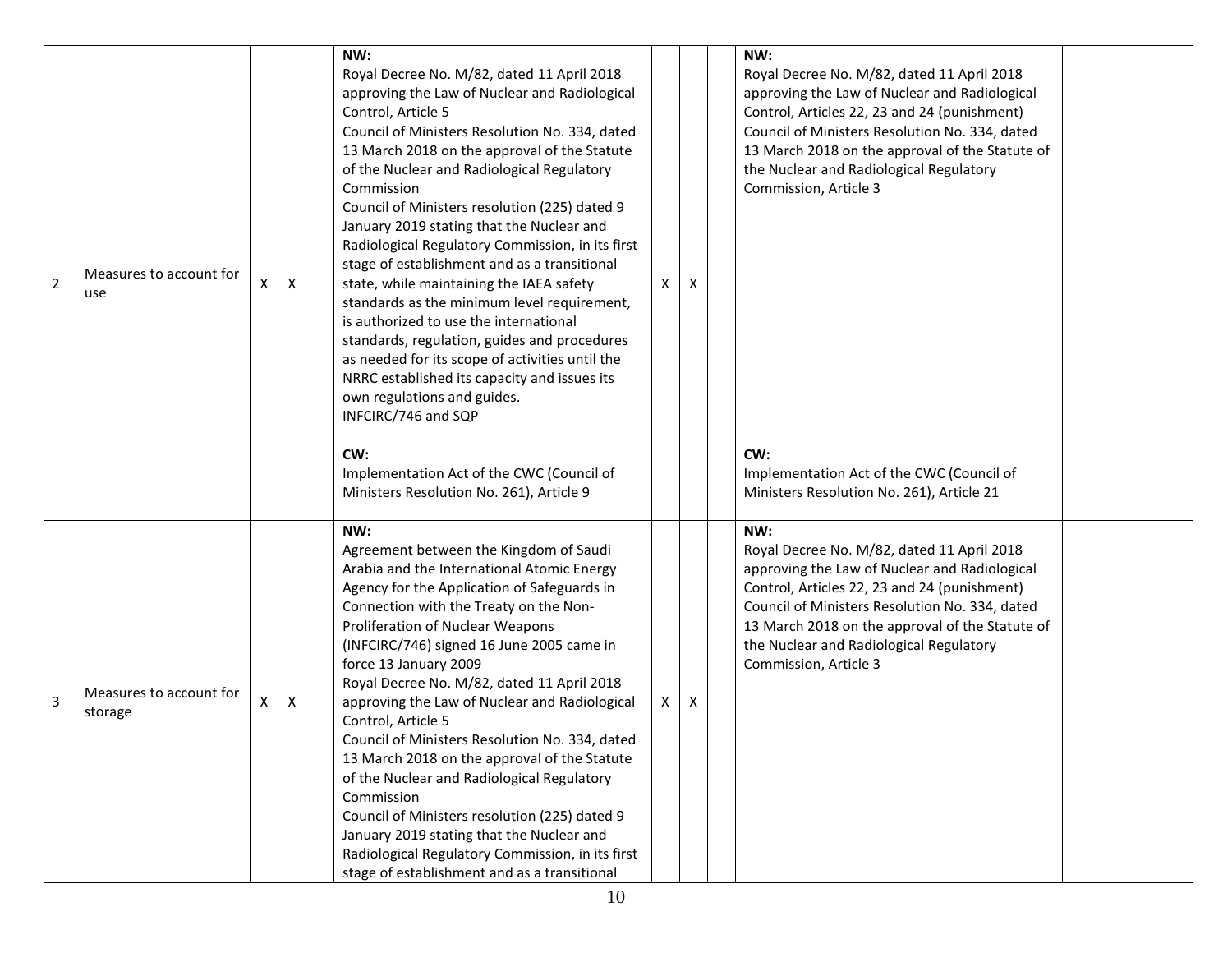|   |                                      |                    |                    |              | state, while maintaining the IAEA safety<br>standards as the minimum level requirement,<br>is authorized to use the international<br>standards, regulation, guides and procedures<br>as needed for its scope of activities until the<br>NRRC established its capacity and issues its<br>own regulations and guides.<br>CW:<br>Implementation Act of the CWC (Council of<br>Ministers Resolution No. 261), Article 9                                                                                                                                                                                                                                                                                                                                                                                                                                                                                                                                                                                                                                                                                                                                                                                                                           |   |   |              | CW:<br>Implementation Act of the CWC (Council of<br>Ministers Resolution No. 261), Article 21                                                                                                                                                                                                                                                                                                                                                                                                                                                                                                                                                                                                                                                                                    |  |
|---|--------------------------------------|--------------------|--------------------|--------------|-----------------------------------------------------------------------------------------------------------------------------------------------------------------------------------------------------------------------------------------------------------------------------------------------------------------------------------------------------------------------------------------------------------------------------------------------------------------------------------------------------------------------------------------------------------------------------------------------------------------------------------------------------------------------------------------------------------------------------------------------------------------------------------------------------------------------------------------------------------------------------------------------------------------------------------------------------------------------------------------------------------------------------------------------------------------------------------------------------------------------------------------------------------------------------------------------------------------------------------------------|---|---|--------------|----------------------------------------------------------------------------------------------------------------------------------------------------------------------------------------------------------------------------------------------------------------------------------------------------------------------------------------------------------------------------------------------------------------------------------------------------------------------------------------------------------------------------------------------------------------------------------------------------------------------------------------------------------------------------------------------------------------------------------------------------------------------------------|--|
| 4 | Measures to account for<br>transport | $\pmb{\mathsf{X}}$ | $\pmb{\mathsf{X}}$ | $\mathsf{X}$ | NW/CW/BW:<br>Executive Regulation No. 109 based on Annex<br>19 (Transporting Hazardous Substances by Air)<br>issued by General Authority of Civil Aviation<br>Technical Manual for Transport of Hazardous<br>Substances (9284) issued by General Authority<br>of Civil Aviation<br>NW:<br>Royal Decree No. M/82, dated 11 April 2018<br>approving the Law of Nuclear and Radiological<br>Control, Article 5<br>Council of Ministers Resolution No. 334, dated<br>13 March 2018 on the approval of the Statute<br>of the Nuclear and Radiological Regulatory<br>Commission<br>Council of Ministers resolution (225) dated 9<br>January 2019 stating that the Nuclear and<br>Radiological Regulatory Commission, in its first<br>stage of establishment and as a transitional<br>state, while maintaining the IAEA safety<br>standards as the minimum level requirement,<br>is authorized to use the international<br>standards, regulation, guides and procedures<br>as needed for its scope of activities until the<br>NRRC established its capacity and issues its<br>own regulations and guides.<br><b>National Civil Aviation Security Program</b><br>CW:<br>Regulation of Chemicals import and<br>management, Royal Decree No. M/38 dated | X | X | $\mathsf{X}$ | NW/CW/BW:<br>Executive Regulation No. 109 based on Annex 19<br>(Transporting Hazardous Substances by Air)<br>issued by General Authority of Civil Aviation<br>Technical Manual for Transport of Hazardous<br>Substances (9284) issued by General Authority<br>of Civil Aviation<br>NW:<br>Royal Decree No. M/82, dated 11 April 2018<br>approving the Law of Nuclear and Radiological<br>Control, Articles 20-21 (inspection) and 22, 23<br>and 24 (punishment)<br>Council of Ministers Resolution No. 334, dated<br>13 March 2018 on the approval of the Statute of<br>the Nuclear and Radiological Regulatory<br>Commission, Article 3<br>National Civil Aviation Security Program<br>CW:<br>Regulation of Chemicals import and<br>management, Royal Decree No. M/38 dated 16- |  |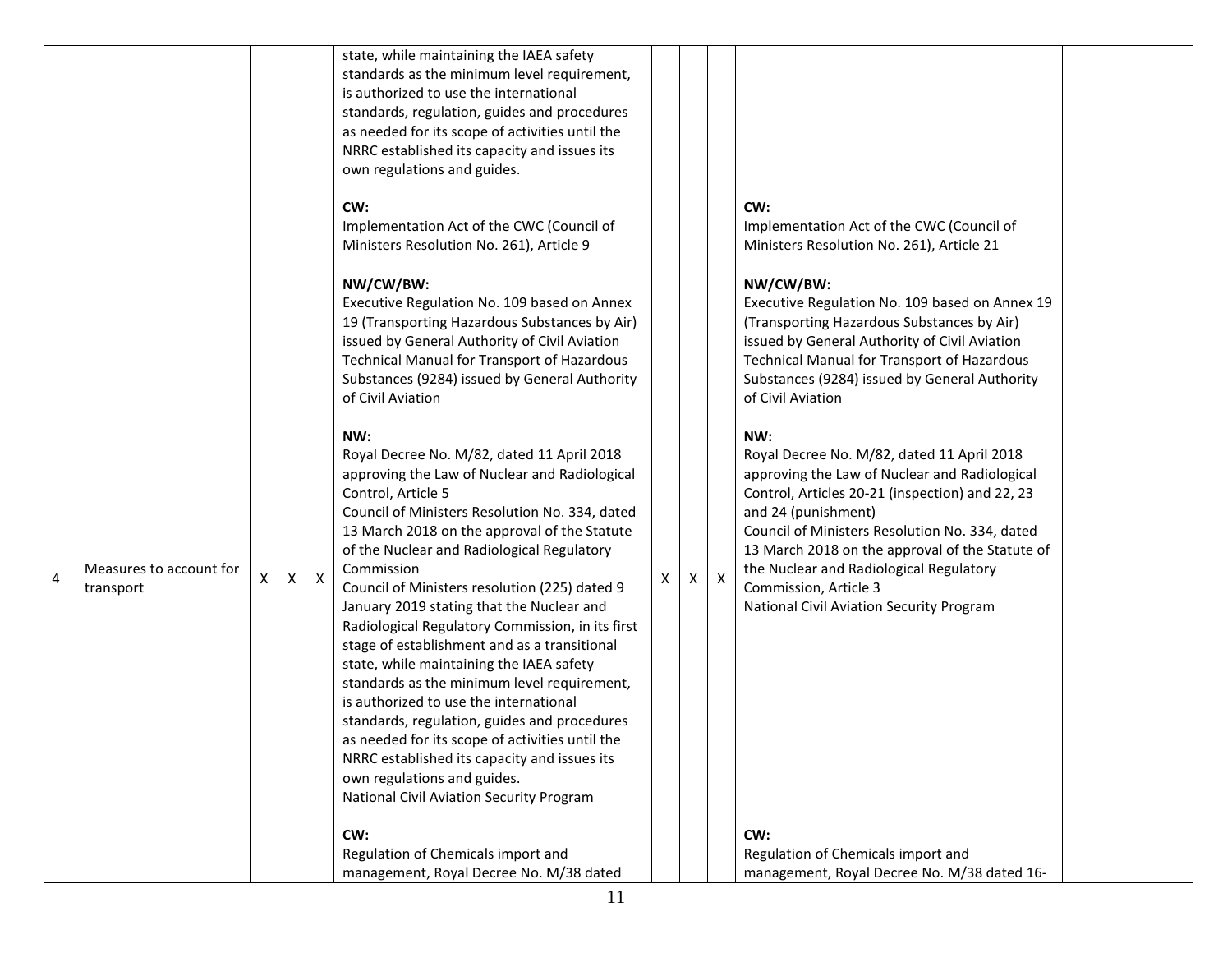|   |                                  |   | 16-6-1427H                                                                                                                                                                                                                                                                                                                                                                                                                                                                                                                                                                                                                                                                                                                                                                                                      |        | 6-1427H                                  |  |
|---|----------------------------------|---|-----------------------------------------------------------------------------------------------------------------------------------------------------------------------------------------------------------------------------------------------------------------------------------------------------------------------------------------------------------------------------------------------------------------------------------------------------------------------------------------------------------------------------------------------------------------------------------------------------------------------------------------------------------------------------------------------------------------------------------------------------------------------------------------------------------------|--------|------------------------------------------|--|
|   |                                  |   | <b>National Civil Aviation Security Program</b>                                                                                                                                                                                                                                                                                                                                                                                                                                                                                                                                                                                                                                                                                                                                                                 |        | National Civil Aviation Security Program |  |
|   |                                  |   |                                                                                                                                                                                                                                                                                                                                                                                                                                                                                                                                                                                                                                                                                                                                                                                                                 |        |                                          |  |
| 5 | Measures to secure<br>production | x | NW:<br>Royal Decree No. M/82, dated 11 April 2018<br>approving the Law of Nuclear and Radiological<br>Control, Article 5<br>Council of Ministers Resolution No. 334, dated<br>13 March 2018 on the approval of the Statute<br>of the Nuclear and Radiological Regulatory<br>Commission<br>Council of Ministers resolution (225) dated 9<br>January 2019 stating that the Nuclear and<br>Radiological Regulatory Commission, in its first<br>stage of establishment and as a transitional<br>state, while maintaining the IAEA safety<br>standards as the minimum level requirement,<br>is authorized to use the international<br>standards, regulation, guides and procedures<br>as needed for its scope of activities until the<br>NRRC established its capacity and issues its<br>own regulations and guides. | N<br>A | NW:<br>INFCIRC/746 and SQP               |  |
| 6 | Measures to secure use           | X | NW:<br>Royal Decree No. M/82, dated 11 April 2018<br>approving the Law of Nuclear and Radiological<br>Control, Article 5<br>Council of Ministers Resolution No. 334, dated<br>13 March 2018 on the approval of the Statute<br>of the Nuclear and Radiological Regulatory<br>Commission<br>Council of Ministers resolution (225) dated 9<br>January 2019 stating that the Nuclear and<br>Radiological Regulatory Commission, in its first<br>stage of establishment and as a transitional<br>state, while maintaining the IAEA safety<br>standards as the minimum level requirement,<br>is authorized to use the international<br>standards, regulation, guides and procedures<br>as needed for its scope of activities until the<br>NRRC established its capacity and issues its<br>own regulations and guides. | N<br>A | NW:<br>INFCIRC/746 and SQP               |  |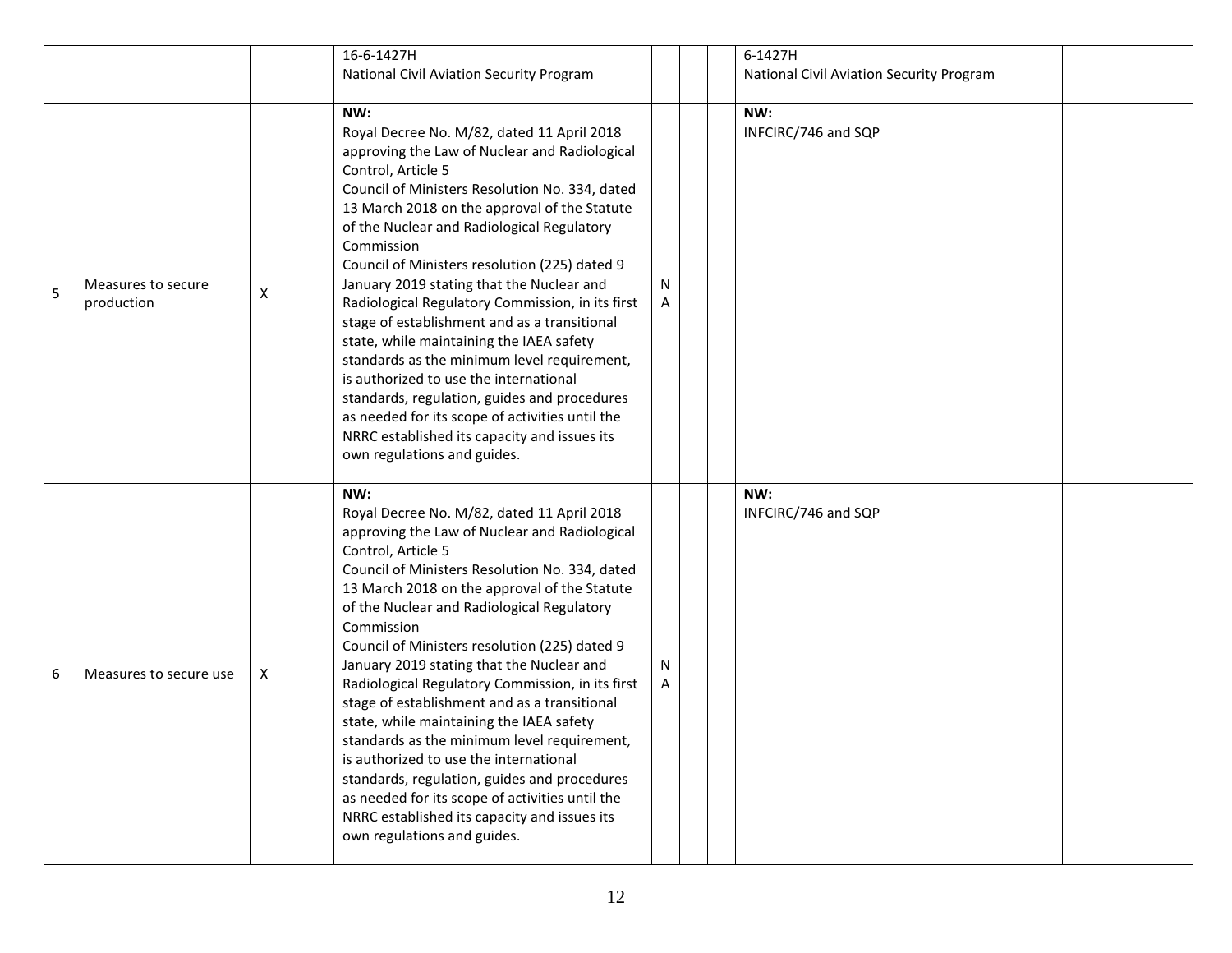| $\overline{7}$ | Measures to secure<br>storage   | Χ | NW:<br>Royal Decree No. M/82, dated 11 April 2018<br>approving the Law of Nuclear and Radiological<br>Control, Article 5<br>Council of Ministers Resolution No. 334, dated<br>13 March 2018 on the approval of the Statute<br>of the Nuclear and Radiological Regulatory<br>Commission<br>Council of Ministers resolution (225) dated 9<br>January 2019 stating that the Nuclear and<br>Radiological Regulatory Commission, in its first<br>stage of establishment and as a transitional<br>state, while maintaining the IAEA safety<br>standards as the minimum level requirement,<br>is authorized to use the international<br>standards, regulation, guides and procedures<br>as needed for its scope of activities until the<br>NRRC established its capacity and issues its<br>own regulations and guides. | N      | NW:<br>INFCIRC/746 and SQP |  |
|----------------|---------------------------------|---|-----------------------------------------------------------------------------------------------------------------------------------------------------------------------------------------------------------------------------------------------------------------------------------------------------------------------------------------------------------------------------------------------------------------------------------------------------------------------------------------------------------------------------------------------------------------------------------------------------------------------------------------------------------------------------------------------------------------------------------------------------------------------------------------------------------------|--------|----------------------------|--|
| 8              | Measures to secure<br>transport | Χ | NW:<br>Royal Decree No. M/82, dated 11 April 2018<br>approving the Law of Nuclear and Radiological<br>Control, Article 5<br>Council of Ministers Resolution No. 334, dated<br>13 March 2018 on the approval of the Statute<br>of the Nuclear and Radiological Regulatory<br>Commission<br>Council of Ministers resolution (225) dated 9<br>January 2019 stating that the Nuclear and<br>Radiological Regulatory Commission, in its first<br>stage of establishment and as a transitional<br>state, while maintaining the IAEA safety<br>standards as the minimum level requirement,<br>is authorized to use the international<br>standards, regulation, guides and procedures<br>as needed for its scope of activities until the<br>NRRC established its capacity and issues its<br>own regulations and guides. |        |                            |  |
| 9              | Physical protection<br>measures | X | NW:<br>Royal Decree No. M/82, dated 11 April 2018<br>approving the Law of Nuclear and Radiological<br>Control, Article 5                                                                                                                                                                                                                                                                                                                                                                                                                                                                                                                                                                                                                                                                                        | N<br>A | NW:<br>INFCIRC/746 and SQP |  |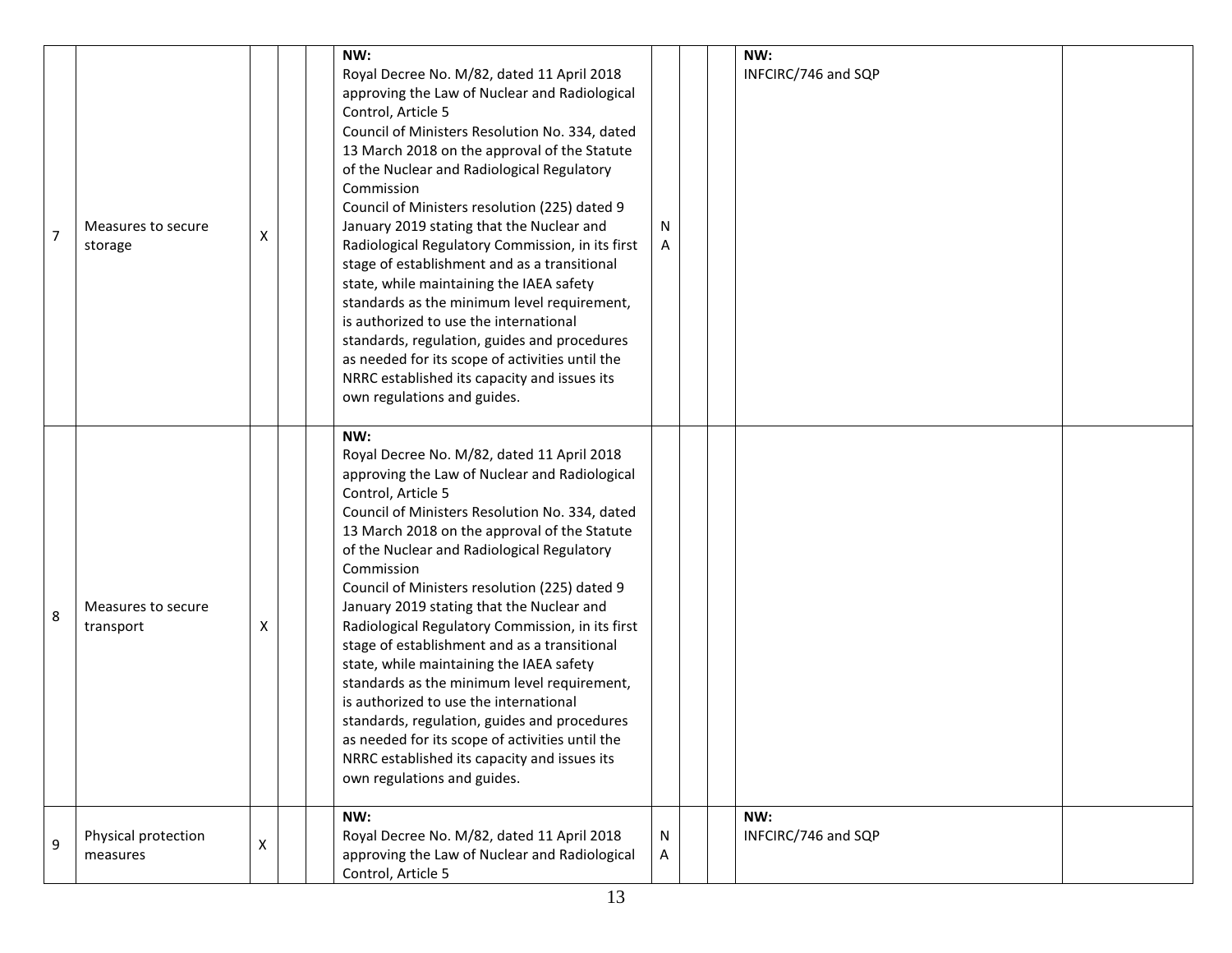|    |                       |  | Council of Ministers Resolution No. 334, dated<br>13 March 2018 on the approval of the Statute<br>of the Nuclear and Radiological Regulatory<br>Commission<br>Council of Ministers resolution (225) dated 9<br>January 2019 stating that the Nuclear and<br>Radiological Regulatory Commission, in its first<br>stage of establishment and as a transitional<br>state, while maintaining the IAEA safety<br>standards as the minimum level requirement,<br>is authorized to use the international<br>standards, regulation, guides and procedures<br>as needed for its scope of activities until the<br>NRRC established its capacity and issues its<br>own regulations and guides. |  |  |  |
|----|-----------------------|--|-------------------------------------------------------------------------------------------------------------------------------------------------------------------------------------------------------------------------------------------------------------------------------------------------------------------------------------------------------------------------------------------------------------------------------------------------------------------------------------------------------------------------------------------------------------------------------------------------------------------------------------------------------------------------------------|--|--|--|
| 10 | Personnel Reliability |  |                                                                                                                                                                                                                                                                                                                                                                                                                                                                                                                                                                                                                                                                                     |  |  |  |

2. Related materials: materials, equipment and technology covered by relevant multilateral treaties and arrangements, or included on national control lists, which could be used for the design, development, production or use of nuclear, chemical and biological weapons and their means of delivery.

\* Information required in this section may also be available in the State's Confidence Building Measures report, if submitted to the BWC Implementation Support Unit (online at:

http://www.unog.ch/80256EE600585943/(httpPages)/4FA4DA37A55C7966C12575780055D9E8?OpenDocument)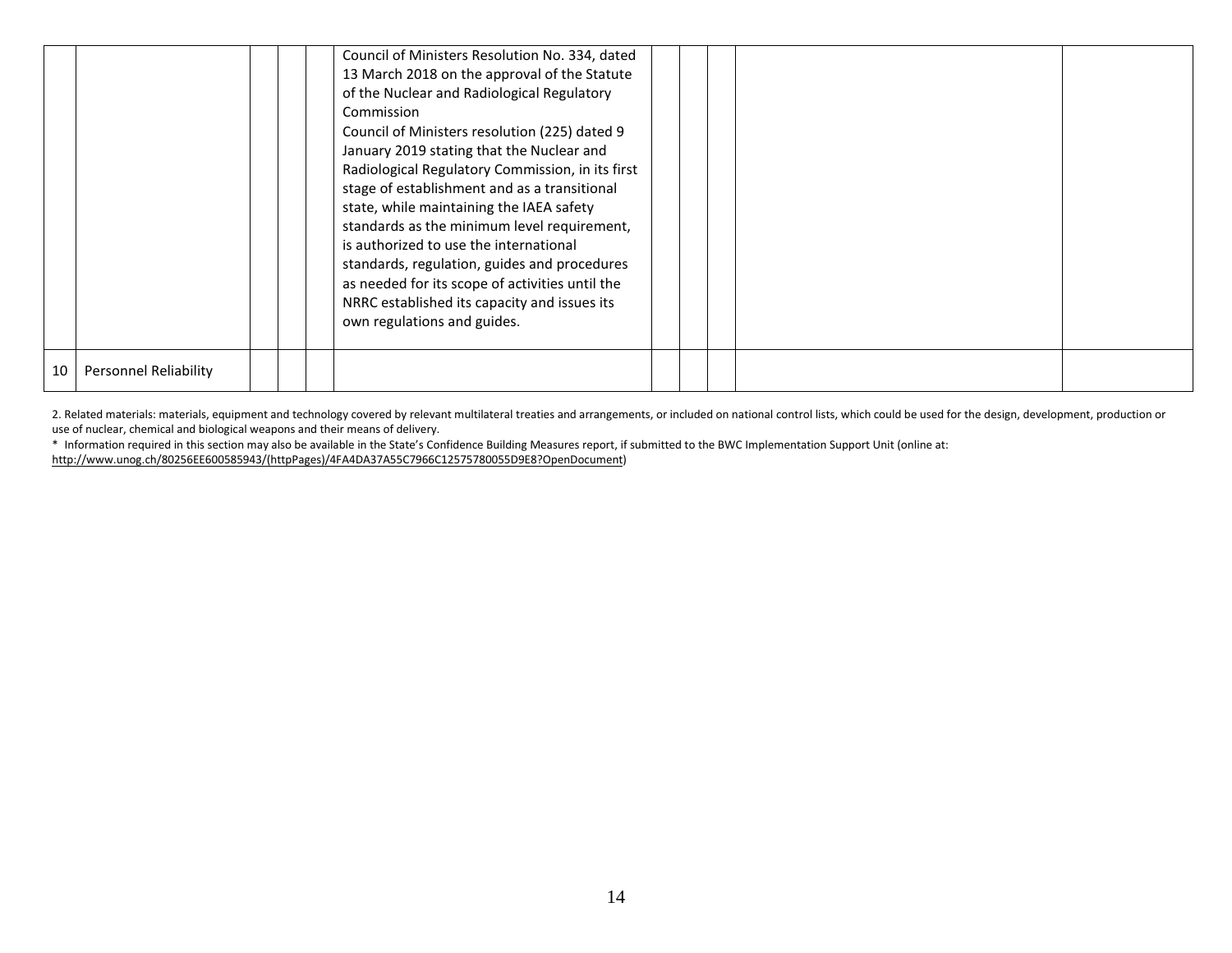# IV. OP 3 (a) and (b) - Account for/Secure/Physically protect NW including Related Materials (NW specific)

|                | <b>Measures to establish</b><br>domestic controls to prevent<br>the proliferation of NW, and<br>their means of delivery;<br>controls over related<br>materials    | <b>Source document</b>                                                                                                                                                                                                                      | <b>Remarks</b> |
|----------------|-------------------------------------------------------------------------------------------------------------------------------------------------------------------|---------------------------------------------------------------------------------------------------------------------------------------------------------------------------------------------------------------------------------------------|----------------|
| $\mathbf{1}$   | National regulatory<br>authority                                                                                                                                  | Nuclear and Radiological Regulatory Commission (established by Council of Ministers Resolution No. 334 in 2018) in<br>partnership with:<br>The General Saudi Customs Authority; and<br>1.<br><b>Others relevant Security Agencies</b><br>2. |                |
| $\overline{2}$ | Licensing of nuclear<br>installations/entities/<br>use of materials                                                                                               | Nuclear and Radiological Regulatory Commission (established by Council of Ministers Resolution No. 334 in 2018)                                                                                                                             |                |
| $\overline{3}$ | <b>IAEA Safeguards</b><br>Agreements                                                                                                                              | INFCIRC/746 13 January 2009 and SQP                                                                                                                                                                                                         |                |
| 4              | <b>IAEA Code of Conduct</b><br>on Safety and Security<br>of Radioactive Sources                                                                                   |                                                                                                                                                                                                                                             |                |
| 5              | Supplementary<br>Guidance on the Import<br>and Export of<br>Radioactive Sources of<br>the Code of Conduct on<br>the Safety and Security<br>of Radioactive Sources |                                                                                                                                                                                                                                             |                |
| 6              | IAEA Incident and<br><b>Trafficking Database</b>                                                                                                                  | Saudi Arabia is a participant.                                                                                                                                                                                                              |                |
| $\overline{7}$ | <b>Integrated Nuclear</b><br><b>Security Support Plan</b><br>(INSSP) / International<br><b>Physical Protection</b><br><b>Advisory Service (IPPAS)</b>             |                                                                                                                                                                                                                                             |                |
| 8              | Applying the physical<br>protection<br>recommendations in<br>INFCIRC/225/Rev.5                                                                                    |                                                                                                                                                                                                                                             |                |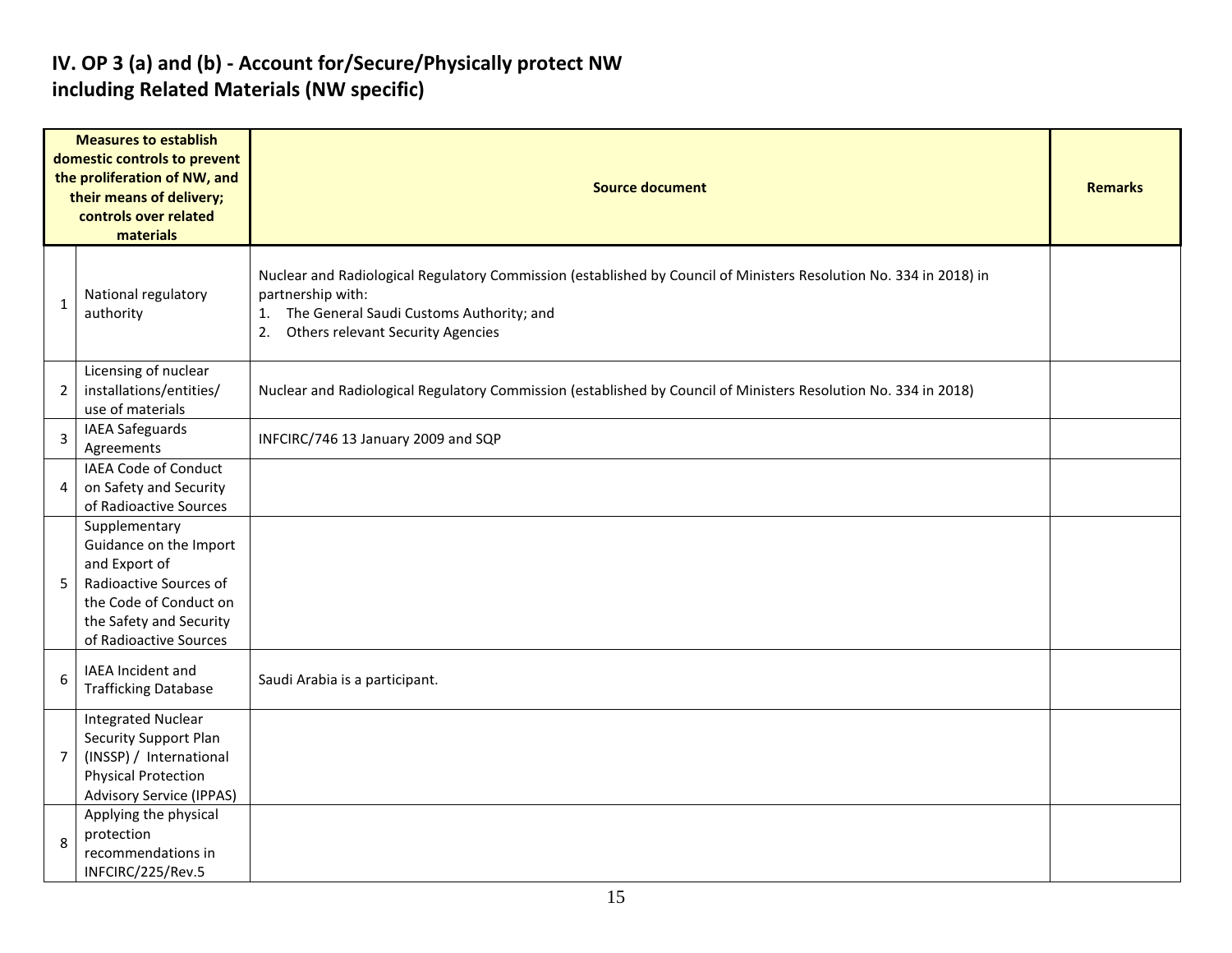| Other Agreements<br>related to IAEA                                                       |                                                                                                                                                                                                                    |  |
|-------------------------------------------------------------------------------------------|--------------------------------------------------------------------------------------------------------------------------------------------------------------------------------------------------------------------|--|
| National legislation and<br>regulations related to<br>nuclear material<br>including CPPNM | Nuclear and Radiological Regulatory Commission (established by Council of Ministers Resolution No. 334 in 2018)<br>Royal Decree No. M/82 dated 11 April 2018 approving the Law of Nuclear and Radiological Control |  |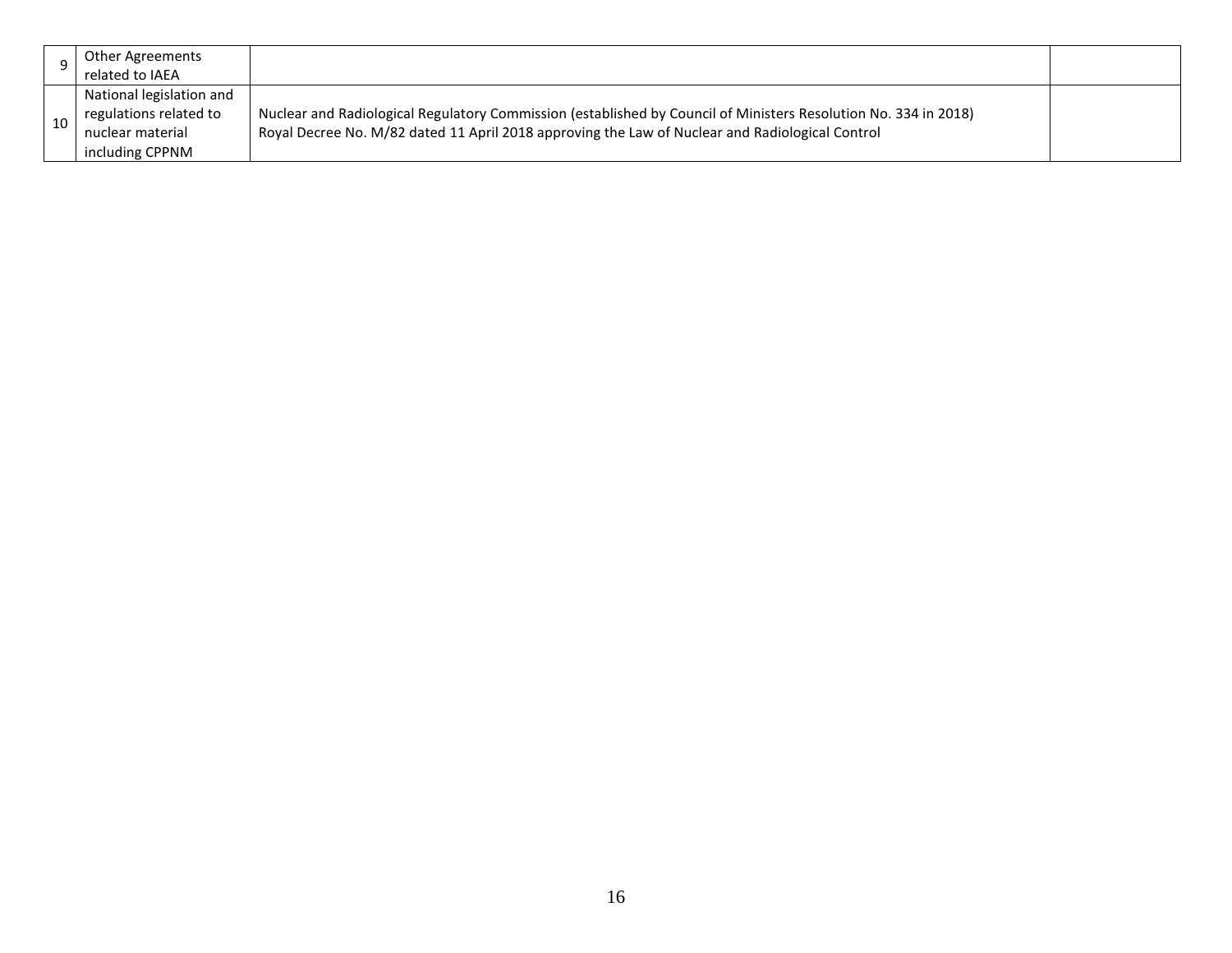# V. OP 3 (a) and (b) - Account for/Secure/Physically protect CW including Related Materials (CW specific)

|   | <b>Measures to establish</b><br>domestic controls to prevent<br>the proliferation of CW, and<br>their means of delivery;<br>controls over related<br>materials | Source document                                                                                                                |  |  |  |  |  |  |
|---|----------------------------------------------------------------------------------------------------------------------------------------------------------------|--------------------------------------------------------------------------------------------------------------------------------|--|--|--|--|--|--|
|   | National CWC authority                                                                                                                                         | National Authority for the implementation of the CWC<br>Directorate of Peace and Security Affairs, Ministry of Foreign Affairs |  |  |  |  |  |  |
| 2 | Licensing/registration of<br>installations/facilities/<br>persons/entities/use/<br>handling of related<br>materials                                            | Implementation Act of the CWC (Council of Ministers Resolution No. 261)                                                        |  |  |  |  |  |  |
| 3 | Old or abandoned<br>chemical weapons                                                                                                                           | Saudi Arabia does not possess old or abandoned chemical weapons.                                                               |  |  |  |  |  |  |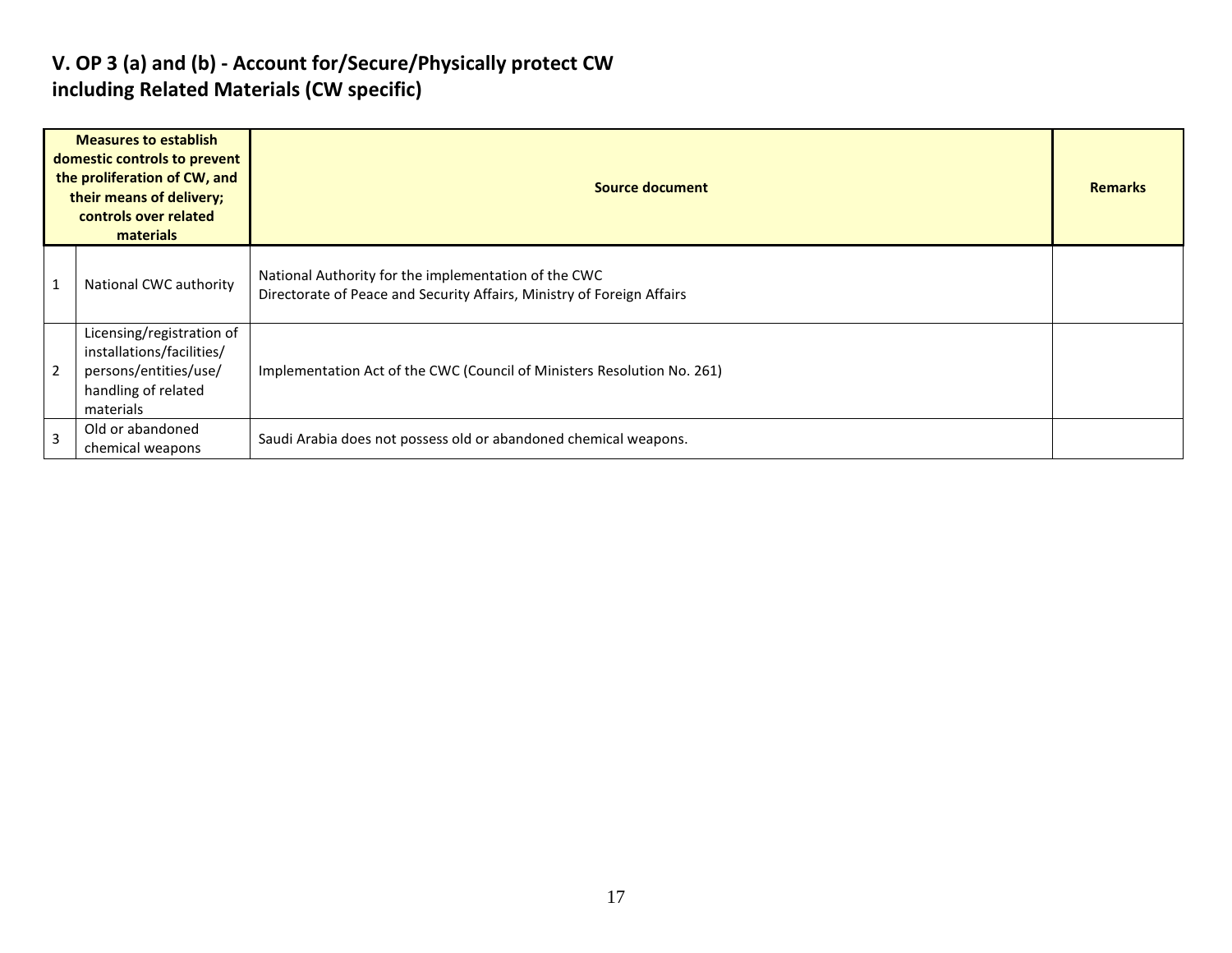#### VI. OP 3 (a) and (b) - Account for/Secure/Physically protect BW including Related Materials (BW specific)

| <b>Measures to establish</b><br>domestic controls to prevent<br>the proliferation of BW, their<br><b>Source document</b><br>means of delivery; controls<br>over related materials<br>Licensing/registration of<br>installations/facilities/<br>persons/entities/use/ | <b>Remarks</b> |
|----------------------------------------------------------------------------------------------------------------------------------------------------------------------------------------------------------------------------------------------------------------------|----------------|
| handling of materials                                                                                                                                                                                                                                                |                |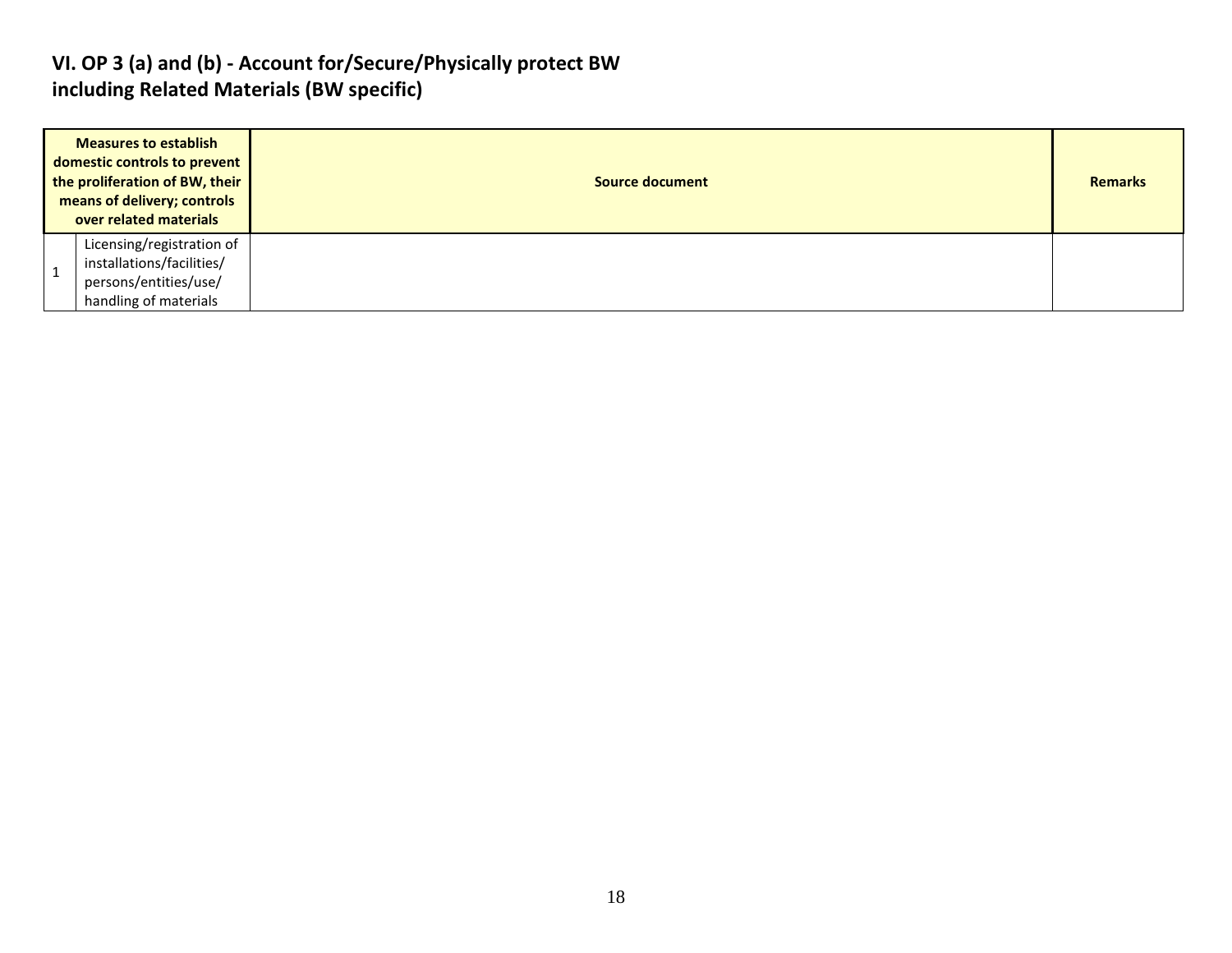# VII. OP 3 (c) and (d) and related matters from OP 6 - Controls of NW, CW and BW, including Related Materials

|              |                                                                                                                                                                                                                                       |        |                             |              | <b>National legal framework</b>                                                                                                                                                                                                                                                                                                                                                                                                                                                                                                                                                                                                                                                                                                                                                                                                                                                                                                                       |        |                            | <b>Enforcement and civil/criminal penalties</b> |                                                                                                                                                                                                                                                                                                                                                                                  |                |
|--------------|---------------------------------------------------------------------------------------------------------------------------------------------------------------------------------------------------------------------------------------|--------|-----------------------------|--------------|-------------------------------------------------------------------------------------------------------------------------------------------------------------------------------------------------------------------------------------------------------------------------------------------------------------------------------------------------------------------------------------------------------------------------------------------------------------------------------------------------------------------------------------------------------------------------------------------------------------------------------------------------------------------------------------------------------------------------------------------------------------------------------------------------------------------------------------------------------------------------------------------------------------------------------------------------------|--------|----------------------------|-------------------------------------------------|----------------------------------------------------------------------------------------------------------------------------------------------------------------------------------------------------------------------------------------------------------------------------------------------------------------------------------------------------------------------------------|----------------|
|              | <b>Border controls and export</b><br>and trans-shipment controls<br>to prevent the proliferation<br>of nuclear, chemical and<br>biological weapons and their<br>means of delivery including<br>related materials<br>Border control to | N<br>W | $X$ /?<br>$\mathbf{C}$<br>W | B<br>W       | <b>Source document</b>                                                                                                                                                                                                                                                                                                                                                                                                                                                                                                                                                                                                                                                                                                                                                                                                                                                                                                                                | N<br>W | $X$ /?<br>$\mathbf c$<br>W | B<br>W                                          | <b>Source document</b>                                                                                                                                                                                                                                                                                                                                                           | <b>Remarks</b> |
| $\mathbf{1}$ | detect, deter, prevent<br>and combat illicit<br>trafficking                                                                                                                                                                           | X      | X                           | $\mathsf{X}$ | NW/CW/BW:<br>Law of Combating Terrorist Crimes and its<br>Financing 2017, Article 4<br>Border Security Statute and implementing<br>regulations<br>The Common Customs Law for the Arab States<br>of the Gulf<br>Decision No. (85) Dated 01/04/1421H<br><b>Cabinet Resolution on General Customs</b><br>Authority No. 352 in 2017<br>Royal decree No. 7753 dated 29-10-1427H to<br>establish the Permanent Committee for<br>implementing Security Council Resolutions<br>issued under Chapter VII<br>Royal decree No. 10130 dated 1-3-1439H<br>approving the mechanism for implementing<br>Security Council resolution related to<br>combating proliferation and its financing, 2017<br>Royal Decree No. 25726 dated 28-5-1439H to<br>assign security teams at the main ten ports<br>CW:<br>Import Licensing Guidelines Council of<br>Ministers Resolution No. 84 dated 3 July 2000<br>BW:<br>GCC Laws on Veterinary Quarantine and Plant<br>Quarantine | X      | X                          | X                                               | NW/CW/BW:<br>Implementing Regulations of the Law of<br><b>Combating Terrorist Crimes and its Financing</b><br>2017<br>Presidency of State Security<br><b>General Customs Authority</b><br><b>General Ports Authority</b><br><b>Frontier Force</b><br>BW:<br>Animal and Plant Quarantine Department,<br>Ministry of Environment, Water and<br>Agriculture<br>Ministry of Commerce |                |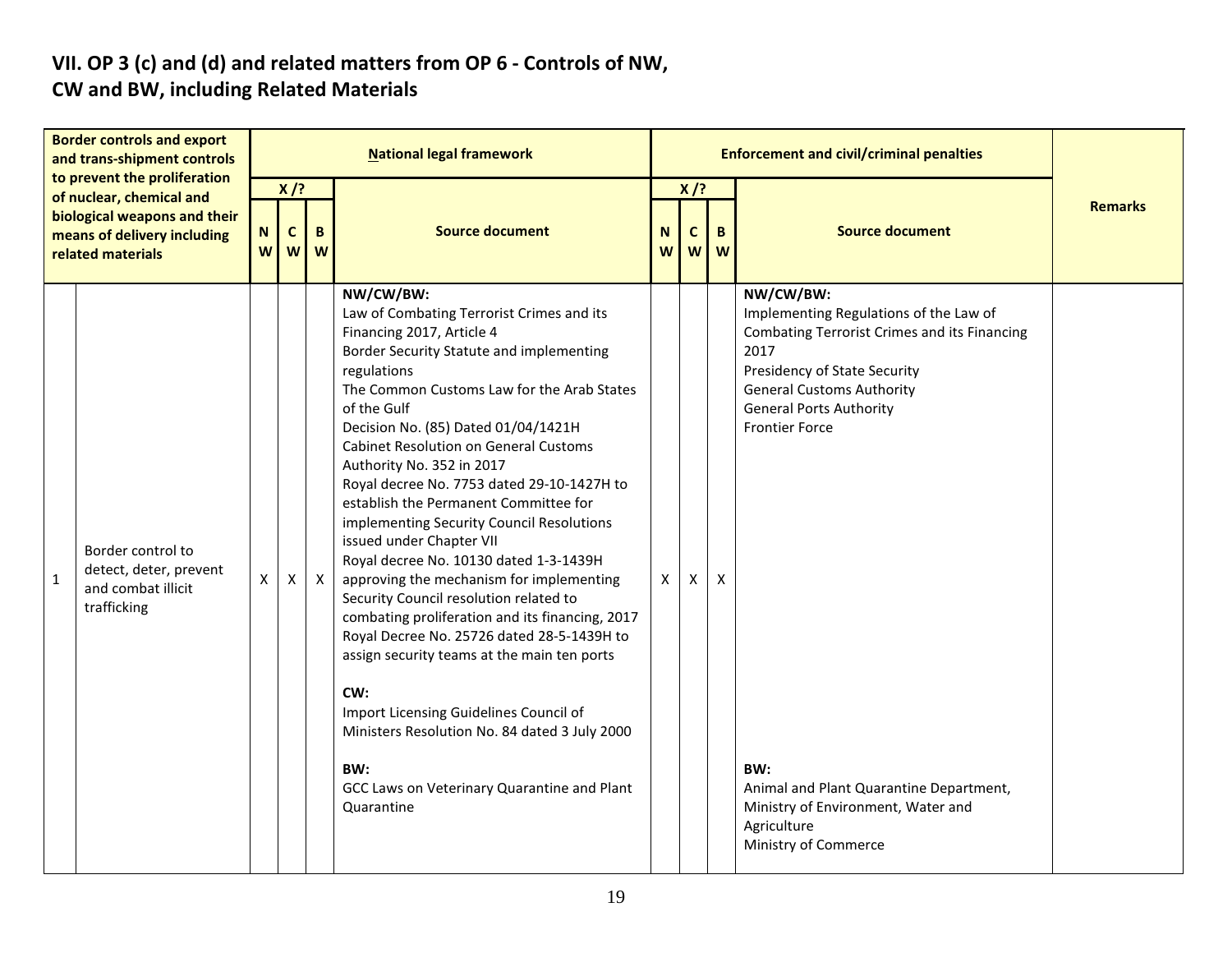|                |                          |   |    |              | NW/CW/BW:                                                                                        |              |    |              | NW/CW/BW:                                                                                        |  |
|----------------|--------------------------|---|----|--------------|--------------------------------------------------------------------------------------------------|--------------|----|--------------|--------------------------------------------------------------------------------------------------|--|
|                |                          |   |    |              | Law of Combating Terrorist Crimes and its                                                        |              |    |              | Presidency of State Security                                                                     |  |
|                |                          |   |    |              | Financing 2017, Article 4                                                                        |              |    |              | <b>Customs Authority</b>                                                                         |  |
|                |                          |   |    |              | <b>Customs Authority</b>                                                                         |              |    |              | <b>General Ports Authority</b>                                                                   |  |
|                |                          |   |    |              | <b>General Ports Authority</b>                                                                   |              |    |              | <b>Frontier Force</b>                                                                            |  |
|                |                          |   |    |              | <b>Frontier Force</b>                                                                            |              |    |              | The High Commission for Industrial Security                                                      |  |
|                |                          |   |    |              | Royal decree No. 7753 dated 29-10-1427H to<br>establish the Permanent Committee for              |              |    |              | (HCIS)                                                                                           |  |
|                |                          |   |    |              | implementing Security Council Resolutions                                                        |              |    |              |                                                                                                  |  |
|                |                          |   |    |              | issued under Chapter VII                                                                         |              |    |              |                                                                                                  |  |
|                | Law enforcement to       |   |    |              | Royal decree No. 10130 dated 1-3-1439H                                                           |              |    |              |                                                                                                  |  |
| $\overline{2}$ | detect, deter, prevent   | X | X  | $\mathsf{X}$ | approving the mechanism for implementing                                                         | X            | X  | X            |                                                                                                  |  |
|                | and combat illicit       |   |    |              | Security Council resolutions related to                                                          |              |    |              |                                                                                                  |  |
|                | trafficking              |   |    |              | combating proliferation and its financing, 2017                                                  |              |    |              |                                                                                                  |  |
|                |                          |   |    |              | Royal Decree No. 25726 dated 28-5-1439H to                                                       |              |    |              |                                                                                                  |  |
|                |                          |   |    |              | assign security teams at the main ten ports                                                      |              |    |              |                                                                                                  |  |
|                |                          |   |    |              |                                                                                                  |              |    |              |                                                                                                  |  |
|                |                          |   |    |              | BW:<br>Animal and Plant Quarantine Department,                                                   |              |    |              | BW:<br>Animal and Plant Quarantine Department,                                                   |  |
|                |                          |   |    |              | Ministry of Environment, Water and                                                               |              |    |              | Ministry of Environment, Water and                                                               |  |
|                |                          |   |    |              | Agriculture                                                                                      |              |    |              | Agriculture                                                                                      |  |
|                |                          |   |    |              | Ministry of Commerce                                                                             |              |    |              | Ministry of Commerce                                                                             |  |
|                |                          |   |    |              |                                                                                                  |              |    |              |                                                                                                  |  |
|                |                          |   |    |              | NW/CW/BW:                                                                                        |              |    |              | NW/CW/BW:                                                                                        |  |
|                |                          |   |    |              | The Common Customs Law for the Arab States                                                       |              |    |              | The Common Customs Law for the Arab States                                                       |  |
|                |                          |   |    |              | of the Gulf (Saudi Arabia states that there is<br>legislation and enforcement for the purpose of |              |    |              | of the Gulf (Saudi Arabia states that there is<br>legislation and enforcement for the purpose of |  |
|                |                          |   |    |              | preventing proliferation of WMD, and there                                                       |              |    |              | preventing proliferation of WMD, and there                                                       |  |
|                | Border control detection |   |    |              | are security teams in each border to enforce                                                     |              |    |              | are security teams in each border to enforce                                                     |  |
| 3              | measures                 | X | X  | $\mathsf{X}$ | border control detection measures).                                                              | $\sf X$      | X. | $\mathsf{X}$ | border control detection measures).                                                              |  |
|                |                          |   |    |              |                                                                                                  |              |    |              |                                                                                                  |  |
|                |                          |   |    |              | NW:                                                                                              |              |    |              | NW:                                                                                              |  |
|                |                          |   |    |              | Advanced radiological detection system is                                                        |              |    |              | Advanced radiological detection system is                                                        |  |
|                |                          |   |    |              | being deployed in ports nationwide.                                                              |              |    |              | being deployed in ports nationwide.                                                              |  |
|                |                          |   |    |              | NW/CW/BW:                                                                                        |              |    |              | NW/CW/BW:                                                                                        |  |
|                |                          |   |    |              | Law of Combating Terrorist Crimes and its                                                        |              |    |              | Law of Combating Terrorist Crimes and its                                                        |  |
|                |                          |   |    |              | Financing 2017                                                                                   |              |    |              | Financing 2017                                                                                   |  |
| 4              | Control of brokering     | X | X. | $\mathsf{X}$ | The Common Customs Law for the Arab States                                                       | $\mathsf{X}$ | X  | $\mathsf{X}$ | The Common Customs Law for the Arab States                                                       |  |
|                |                          |   |    |              | of the Gulf, Articles 108-115 (custom                                                            |              |    |              | of the Gulf, Articles 108-115 (custom                                                            |  |
|                |                          |   |    |              | brokering)                                                                                       |              |    |              | brokering)                                                                                       |  |
|                | Export control           |   |    |              |                                                                                                  |              |    |              | NW/CW:                                                                                           |  |
| 5              | legislation in place     |   |    |              |                                                                                                  |              |    |              | Implementing Regulations of the Law of                                                           |  |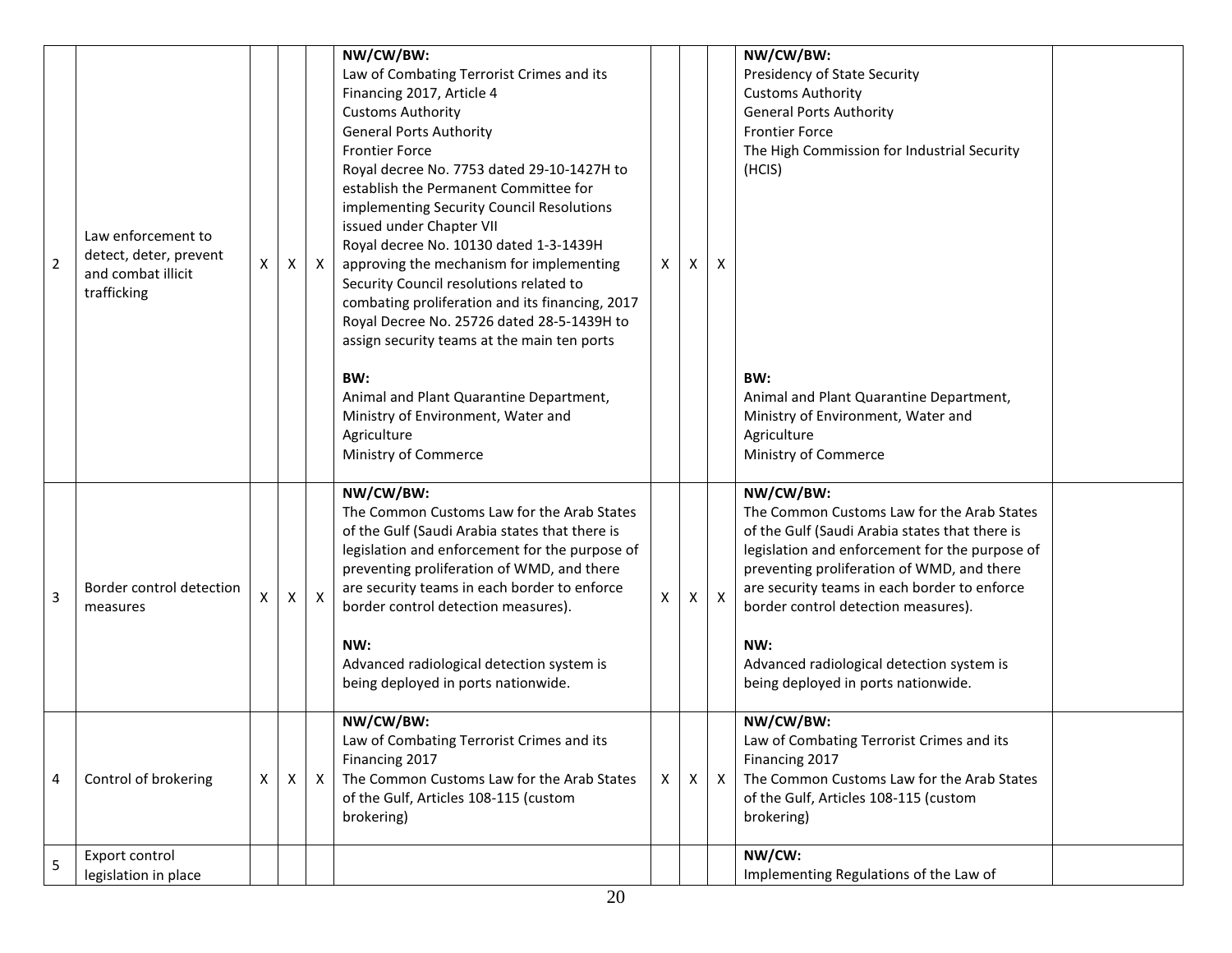|                |                                                            | X | $\mathsf{X}$     |         | NW:<br>Council of Ministers Resolution No. 334, dated<br>13 March 2018 on the approval of the Statute<br>of the Nuclear and Radiological Regulatory<br>Commission, Article 3<br>Royal Decree No. M/82, dated 11 April 2018<br>Law of Nuclear and Radiological Control,<br>Articles 3 and 14<br>CW:<br>Implementation Act of the CWC (Council of<br>Ministers Resolution No. 261), Articles 6 and 8                                                                           | X | $\mathsf{X}$ |         | Combating Terrorist Crimes and its Financing<br>2017<br>NW:<br>Law of Nuclear and Radiological Control,<br>Articles 22-24 (punishment)<br>Royal Decree No. M/82 dated 11 April 2018<br>Nuclear and Radiological Regulatory<br>Commission (established by Council of<br>Ministers Resolution No. 334, 2018)<br>CW:<br>Implementation Act of the CWC (Council of<br>Ministers Resolution No. 261), Articles 6 and 8                                                                                                               |  |
|----------------|------------------------------------------------------------|---|------------------|---------|------------------------------------------------------------------------------------------------------------------------------------------------------------------------------------------------------------------------------------------------------------------------------------------------------------------------------------------------------------------------------------------------------------------------------------------------------------------------------|---|--------------|---------|---------------------------------------------------------------------------------------------------------------------------------------------------------------------------------------------------------------------------------------------------------------------------------------------------------------------------------------------------------------------------------------------------------------------------------------------------------------------------------------------------------------------------------|--|
| 6              | Licensing provisions and<br>Authority                      | X | $\boldsymbol{X}$ | $\cdot$ | NW:<br>Council of Ministers Resolution No. 334, dated<br>13 March 2018 on the approval of the Statute<br>of the Nuclear and Radiological Regulatory<br>Commission, Article 3<br>Royal Decree No. M/82, dated 11 April 2018<br>Law of Nuclear and Radiological Control,<br>Articles 3 and 14<br>CW:<br>Implementation Act of the CWC (Council of<br>Ministers Resolution No. 261), Articles 6 and 8<br>BW:<br>Arms and Ammunition Regulations 2007,<br>Articles 1 (toxins), 4 | X | X            | $\cdot$ | NW:<br>Royal Decree No. M/82 dated 11 April 2018<br>Arms and Ammunition Regulations, Articles 36-<br>37, 41-42, 47, and 49-51<br>Ministry of Interior<br>Nuclear and Radiological Regulatory<br>Commission (established by Council of<br>Ministers Resolution No. 334, 2018)<br>CW:<br>Schedule I: Ministry of Commerce and Industry<br>and following approval of the Ministry of<br>Interior: Schedule II and III: Ministry of<br>Commerce<br>BW:<br>Arms and Ammunition Regulations, Articles 36-<br>37, 41-42, 47, and 49-51 |  |
| $\overline{7}$ | Control lists of<br>materials, equipment<br>and technology | ? | $\pmb{\times}$   |         | NW:<br>Law of Nuclear and Radiological Control,<br>Articles 1, 5 and 14 (licensing)<br>CW:<br>Implementation Act of the CWC (Council of                                                                                                                                                                                                                                                                                                                                      | ? | X            |         | NW:<br>Law of Nuclear and Radiological Control,<br>Articles 22-24 (punishment)<br>Nuclear and Radiological Regulatory<br>Commission (established by Council of<br>Ministers Resolution No. 334, 2018)<br>CW:<br>Implementation Act of the CWC (Council of                                                                                                                                                                                                                                                                       |  |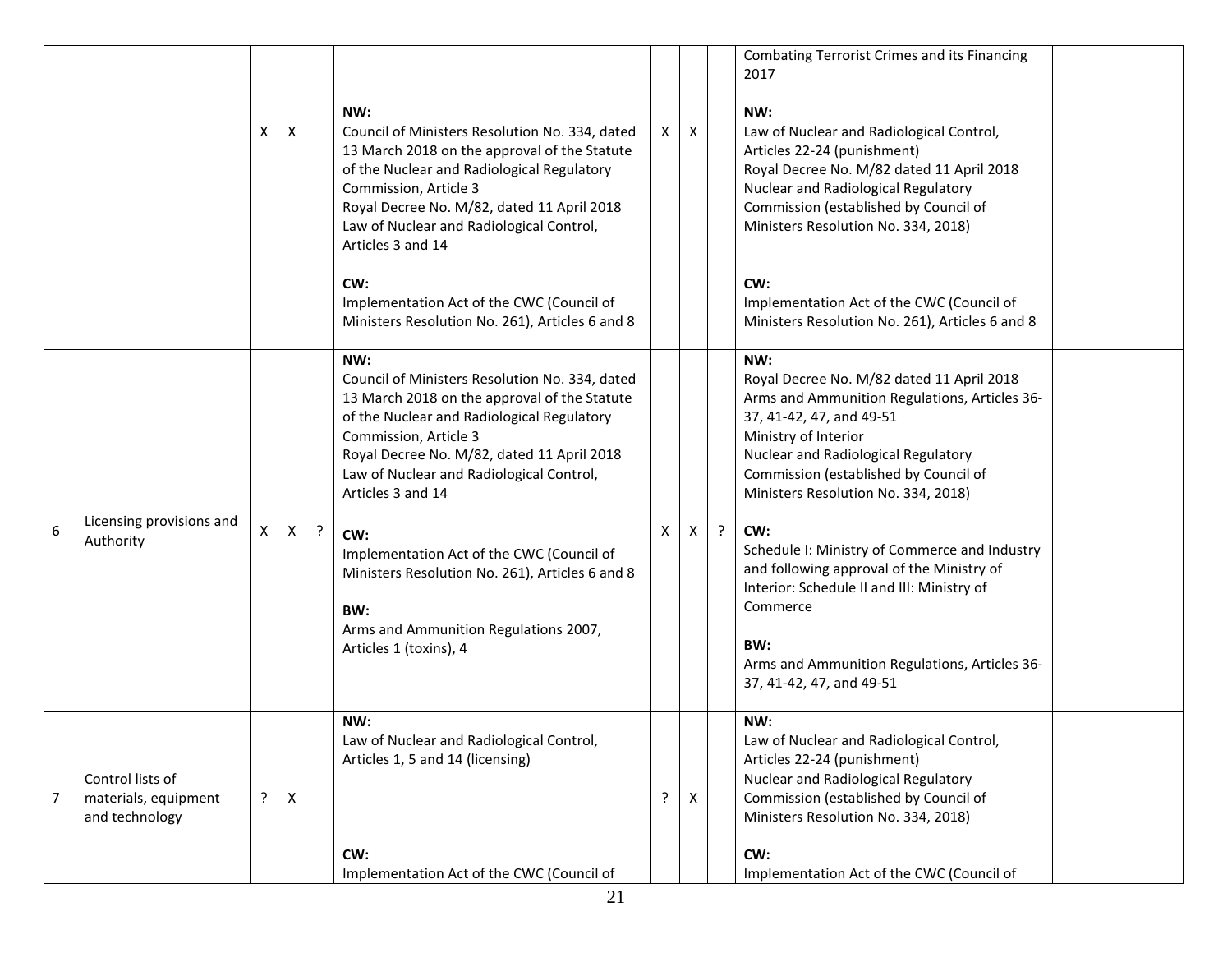|    |                                    |   |   |              | Ministers Resolution No. 261), Articles 6 and 8                                                                                                                                                                                                                                                                                                                                                                                                                                                                            |   |   |   | Ministers Resolution No. 261), Articles 18 and<br>21                                                                                                                                                                                                                                                                                                                                                                                          |  |
|----|------------------------------------|---|---|--------------|----------------------------------------------------------------------------------------------------------------------------------------------------------------------------------------------------------------------------------------------------------------------------------------------------------------------------------------------------------------------------------------------------------------------------------------------------------------------------------------------------------------------------|---|---|---|-----------------------------------------------------------------------------------------------------------------------------------------------------------------------------------------------------------------------------------------------------------------------------------------------------------------------------------------------------------------------------------------------------------------------------------------------|--|
| 8  | Intangible technology<br>transfers | ? |   |              | NW:<br>Council of Ministers Resolution No. 334, dated<br>13 March 2018 on the approval of the Statute<br>of the Nuclear and Radiological Regulatory<br>Commission, Article 3<br>Royal Decree No. M/82, dated 11 April 2018<br>Law of Nuclear and Radiological Control,<br>Articles 3 and 14                                                                                                                                                                                                                                | ? | ? | ? | NW/CW/BW:<br>Royal Decree No. M/82 dated 11 April 2018                                                                                                                                                                                                                                                                                                                                                                                        |  |
| 9  | Inclusion of means of<br>delivery  |   |   |              |                                                                                                                                                                                                                                                                                                                                                                                                                                                                                                                            |   |   |   |                                                                                                                                                                                                                                                                                                                                                                                                                                               |  |
| 10 | End-user controls                  | Χ |   |              | NW:<br>Council of Ministers Resolution No. 334 dated<br>13 March 2018 on the approval of the Statute<br>of the Nuclear and Radiological Regulatory<br>Commission, Article 3<br>Royal Decree No. M/82 dated 11 April 2018<br>Law of Nuclear and Radiological Control,<br>Articles 5, 6, 7 and 20                                                                                                                                                                                                                            | X |   |   | NW:<br>Royal Decree No. M/82 dated 11 April 2018<br>Nuclear and Radiological Regulatory<br>Commission (established by Council of<br>Ministers Resolution No. 334, 2018)<br>Nuclear and Radiological Regulatory<br>Commission                                                                                                                                                                                                                  |  |
| 11 | Catch all clause                   |   |   |              |                                                                                                                                                                                                                                                                                                                                                                                                                                                                                                                            |   |   |   |                                                                                                                                                                                                                                                                                                                                                                                                                                               |  |
| 12 | Transit control                    | X | X | $\mathsf{X}$ | NW/CW/BW:<br>The Common Custom Law for the Arab States<br>of the Gulf<br>NW:<br>Council of Ministers Resolution No. 334 dated<br>13 March 2018 on the approval of the Statute<br>of the Nuclear and Radiological Regulatory<br>Commission, Article 3<br>Executive Regulation No. 109 based on Annex<br>19 (Transporting Hazardous Substances by Air)<br>issued by General Authority of Civil Aviation<br>Technical Manual for Transport of Hazardous<br>Substances (9284) issued by General Authority<br>of Civil Aviation | X | X |   | NW:<br>Royal Decree No. M/82 dated 11 April 2018<br>Nuclear and Radiological Regulatory<br>Commission (established by Council of<br>Ministers Resolution No. 334, 2018)<br>Executive Regulation No. 109 based on Annex<br>19 (Transporting Hazardous Substances by Air)<br>issued by General Authority of Civil Aviation<br>Technical Manual for Transport of Hazardous<br>Substances (9284) issued by General Authority<br>of Civil Aviation |  |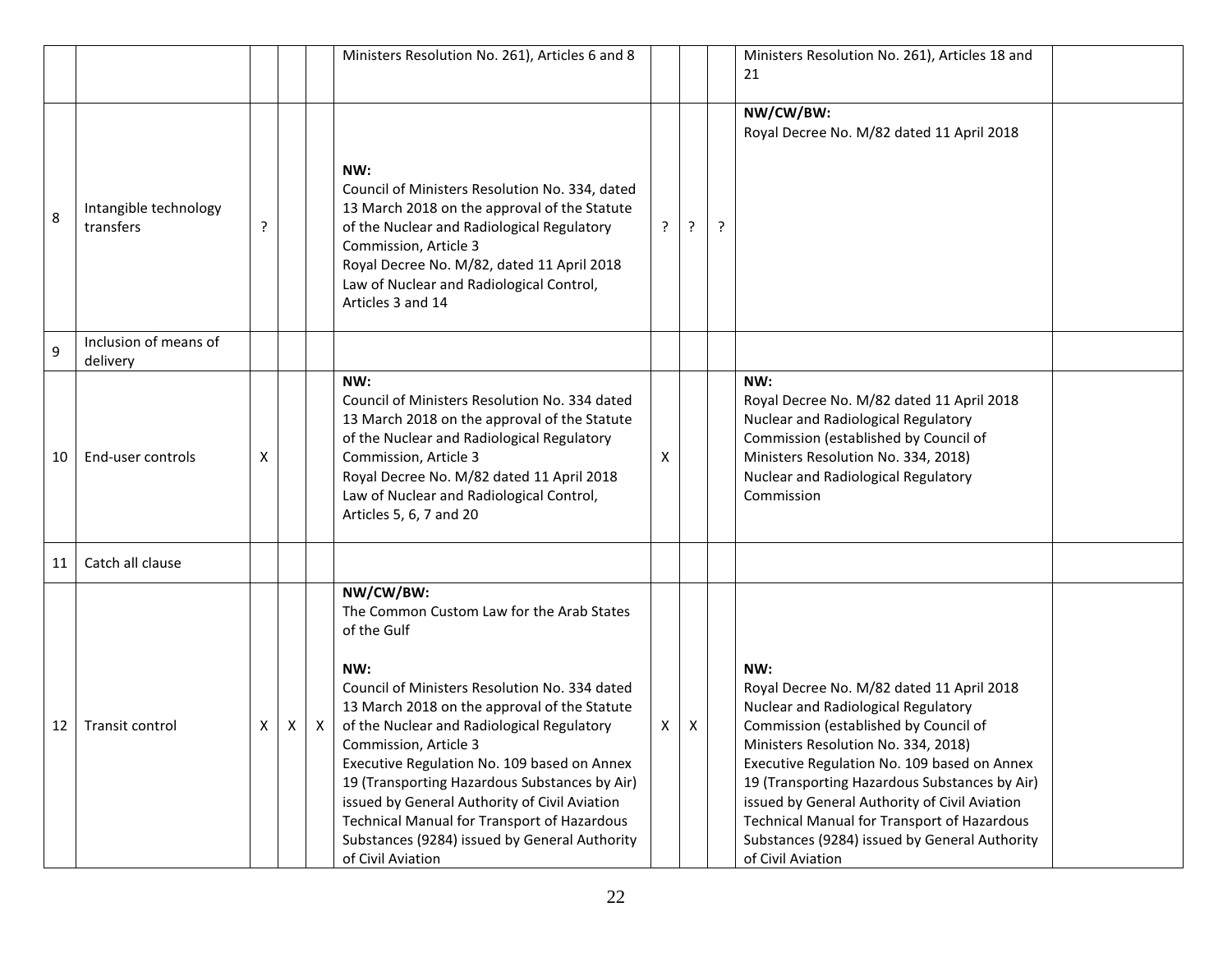|    |                        |    |          |              | National Civil Aviation Security Program                                                                                                                                                                                                                                                                                                                                                                                                                                                                                                                                                                                                                                                                                                                                                                                                                                                                                                                                                                                                                                                                                                                                                                                                          |   |   |   | National Civil Aviaton Security Program                                                                                                                                                                                                                                                                               |  |
|----|------------------------|----|----------|--------------|---------------------------------------------------------------------------------------------------------------------------------------------------------------------------------------------------------------------------------------------------------------------------------------------------------------------------------------------------------------------------------------------------------------------------------------------------------------------------------------------------------------------------------------------------------------------------------------------------------------------------------------------------------------------------------------------------------------------------------------------------------------------------------------------------------------------------------------------------------------------------------------------------------------------------------------------------------------------------------------------------------------------------------------------------------------------------------------------------------------------------------------------------------------------------------------------------------------------------------------------------|---|---|---|-----------------------------------------------------------------------------------------------------------------------------------------------------------------------------------------------------------------------------------------------------------------------------------------------------------------------|--|
|    |                        |    |          |              | CW:<br>Executive Regulation No. 109 based on Annex<br>19 (Transporting Hazardous Substances by Air)<br>issued by General Authority of Civil Aviation<br>Technical Manual for Transport of Hazardous<br>Substances (9284) issued by General Authority<br>of Civil Aviation<br>National Civil Aviation Security Program                                                                                                                                                                                                                                                                                                                                                                                                                                                                                                                                                                                                                                                                                                                                                                                                                                                                                                                             |   |   |   | CW:<br>Executive Regulation No. 109 based on Annex<br>19 (Transporting Hazardous Substances by Air)<br>issued by General Authority of Civil Aviation<br>Technical Manual for Transport of Hazardous<br>Substances (9284) issued by General Authority<br>of Civil Aviation<br>National Civil Aviation Security Program |  |
| 13 | Trans-shipment control | X. | $\times$ | $\mathsf{X}$ | NW/CW/BW:<br>The Common Customs Law for the Arab States<br>of the Gulf<br>Royal decree No. 7753 dated 29-10-1427H to<br>establish the Permanent Committee for<br>implementing Security Council Resolutions<br>issued under Chapter VII<br>Royal decree No. 10130 dated 1-3-1439H<br>approving the mechanism for implementing<br>Security Council resolutions related to<br>combating proliferation and its financing, 2017<br>Royal Decree No. 25726 dated 28-5-1439H to<br>assign security teams at the main ten ports<br>Border Security Statute and implementing<br>regulations<br>Decision No. (85) dated 01/04/1421H<br><b>Cabinet Resolution on General Customs</b><br>Authority No. 352 in 2017<br>Royal Decree No. M/82 dated 11 April 2018<br>Nuclear and Radiological Regulatory<br>Commission (established by Council of<br>Ministers Resolution No. 334, 2018)<br>Executive Regulation No. 109 based on Annex<br>19 (Transporting Hazardous Substances by Air)<br>issued by General Authority of Civil Aviation<br>Technical Manual for Transport of Hazardous<br>Substances (9284) issued by General Authority<br>of Civil Aviation<br>National Civil Aviation Security Program<br>Regulations of Chemicals import and<br>management | X | X | X | NW/CW/BW:<br>Presidency of State Security<br>Royal Decree No. M/82 dated 11 April 2018<br>Nuclear and Radiological Regulatory<br>Commission (established by Council of<br>Ministers Resolution No. 334, 2018)                                                                                                         |  |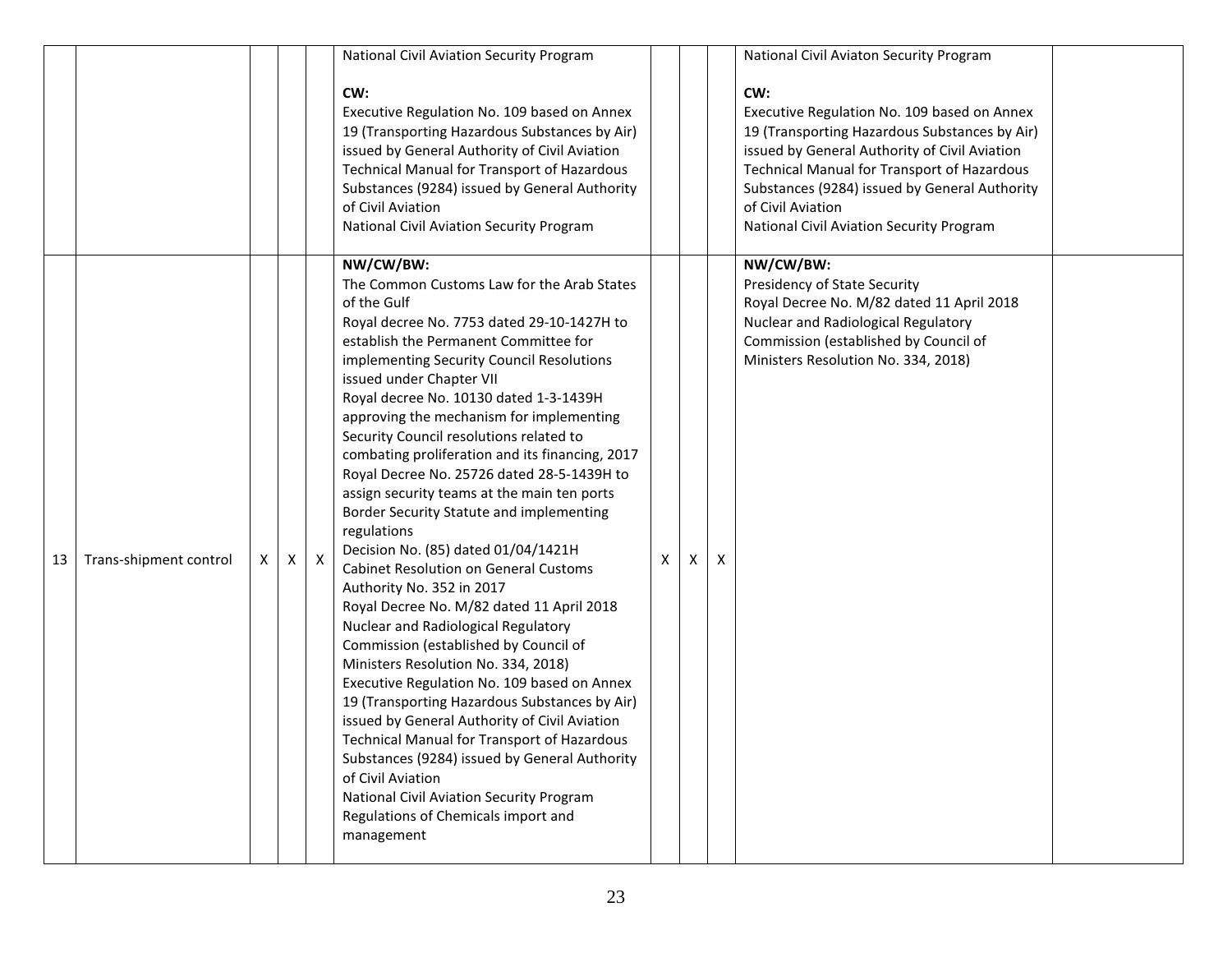| 14 | Re-export control                                                                                                                      |   | X |              | CW:<br>Implementation Act of the CWC (Council of<br>Ministers Resolution No. 261), Article 3 on<br>prohibitions of retransfer of Schedule I<br>chemicals                                                                                                                                                                                                                                                                                          |   | X |              | CW:<br>Implementation Act of the CWC (Council of<br>Ministers Resolution No. 261), Article 18                                                                                                                                                                                                                                                                                                                                                                                     |  |
|----|----------------------------------------------------------------------------------------------------------------------------------------|---|---|--------------|---------------------------------------------------------------------------------------------------------------------------------------------------------------------------------------------------------------------------------------------------------------------------------------------------------------------------------------------------------------------------------------------------------------------------------------------------|---|---|--------------|-----------------------------------------------------------------------------------------------------------------------------------------------------------------------------------------------------------------------------------------------------------------------------------------------------------------------------------------------------------------------------------------------------------------------------------------------------------------------------------|--|
| 15 | Control over financing of<br>exports/transhipments<br>that would contribute to<br>proliferation                                        |   | Χ | $\mathsf{X}$ | NW/CW/BW:<br>Royal decree No. 7753 dated 29-10-1427H to<br>establish the Permanent Committee for<br>implementing Security Council Resolutions<br>issued under Chapter VII<br>Royal decree No. 10130 dated 1-3-1439H<br>approving the mechanism for implementing<br>Security Council resolutions related to<br>combating proliferation and its financing<br>Law of Combating Terrorist Crimes and its<br>Financing                                 | X | X | $\mathsf{X}$ | NW/CW/BW:<br>Presidency of State Security<br>Royal decree No. 7753 dated 29-10-1427H to<br>establish the Permanent Committee for<br>implementing Security Council Resolutions<br>issued under Chapter VII<br>Royal decree No. 10130 dated 1-3-1439H<br>approving the mechanism for implementing<br>Security Council resolutions related to<br>combating proliferation and its financing<br>Law of Combating Terrorist Crimes and its<br>Financing, Article 38                     |  |
| 16 | Control over services<br>related to exports/<br>transhipments that<br>would contribute to<br>proliferation including<br>transportation | ς | ? | $\cdot$      | NW/CW/BW:<br>Royal decree No. 7753 dated 29-10-1427H to<br>establish the Permanent Committee for<br>implementing Security Council Resolutions<br>issued under Chapter VII<br>Royal decree No. 10130 dated 1-3-1439H<br>approving the mechanism for implementing<br>Security Council resolutions related to<br>combating proliferation and its financing<br>Implementing Regulations of the Law of<br>Combating Terrorist Crimes and its Financing | ? | ? | $\cdot$      | NW/CW/BW:<br>Presidency of State Security<br>Royal decree No. 7753 dated 29-10-1427H to<br>establish the Permanent Committee for<br>implementing Security Council Resolutions<br>issued under Chapter VII<br>Royal decree No. 10130 dated 1-3-1439H<br>approving the mechanism for implementing<br>Security Council resolutions related to<br>combating proliferation and its financing<br>Implementing Regulations of the Law of<br>Combating Terrorist Crimes and its Financing |  |